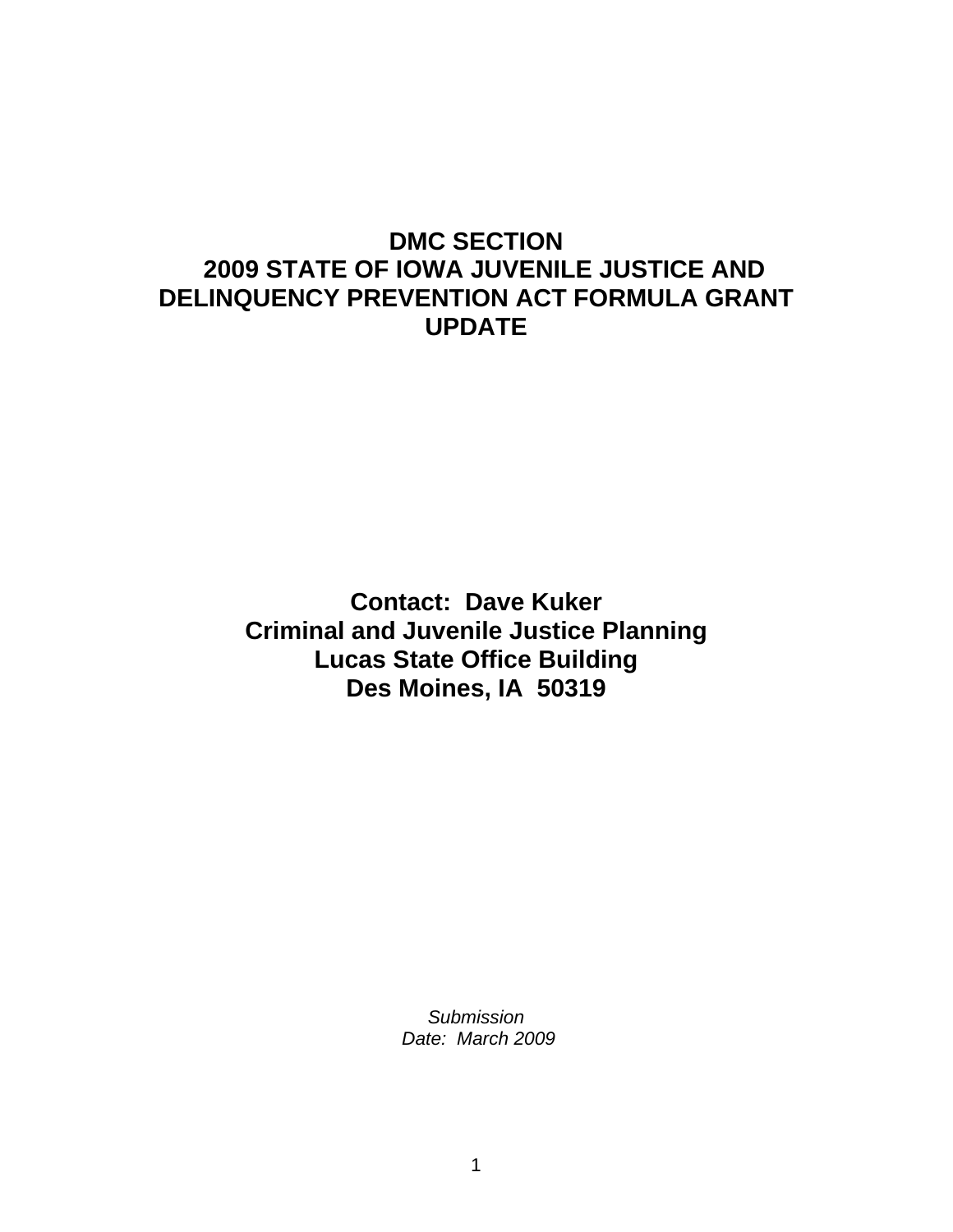# **Table of Contents**

| <b>Notes Regarding Document</b>                                                                                                                                                                                                                                                                                                                                                                                                      | 3                                                                          |
|--------------------------------------------------------------------------------------------------------------------------------------------------------------------------------------------------------------------------------------------------------------------------------------------------------------------------------------------------------------------------------------------------------------------------------------|----------------------------------------------------------------------------|
| <b>PLAN FOR COMPLIANCE WITH DMC REQUIREMENT</b>                                                                                                                                                                                                                                                                                                                                                                                      | 3                                                                          |
| PHASE I: IDENIFICATION<br>(1) Updated DMC Identification Spread Sheets<br>(2) DMC Data Discussions<br><b>Discussion of State RRI</b><br>Discussion of County RRI's<br>Discussion of Black Hawk County RRI<br>Discussion of Polk County RRI<br>Discussion of Woodbury County RRI                                                                                                                                                      | 3<br>$\frac{3}{7}$<br>$\overline{7}$<br>9<br>9<br>12<br>14                 |
| PHASE II: ASSESSMENT/DIAGNOSIS<br><b>Research Studies Regarding Assessment</b><br><b>CJJP Additional Research Regarding Assessment</b>                                                                                                                                                                                                                                                                                               | 17<br>17<br>22                                                             |
| <b>PHASE III: INTERVENTION</b><br>(1) PROGRESS MADE IN 2008<br><b>State Level Interventions</b><br><b>Local Level Interventions</b><br><b>Black Hawk County Interventions</b><br><b>Polk County Interventions</b><br><b>Woodbury County Interventions</b><br>(2) DMC REDUCTION PLAN 2009<br><b>State Level Plans</b><br><b>Local Level Plans</b><br><b>Black Hawk County Plan</b><br>Polk County Plan<br><b>Woodbury County Plan</b> | 28<br>28<br>28<br>32<br>33<br>33<br>33<br>34<br>34<br>36<br>36<br>36<br>37 |
| PHASE IV: EVALUATION                                                                                                                                                                                                                                                                                                                                                                                                                 | 38                                                                         |
| <b>PHASE V: MONITORING</b>                                                                                                                                                                                                                                                                                                                                                                                                           | 38                                                                         |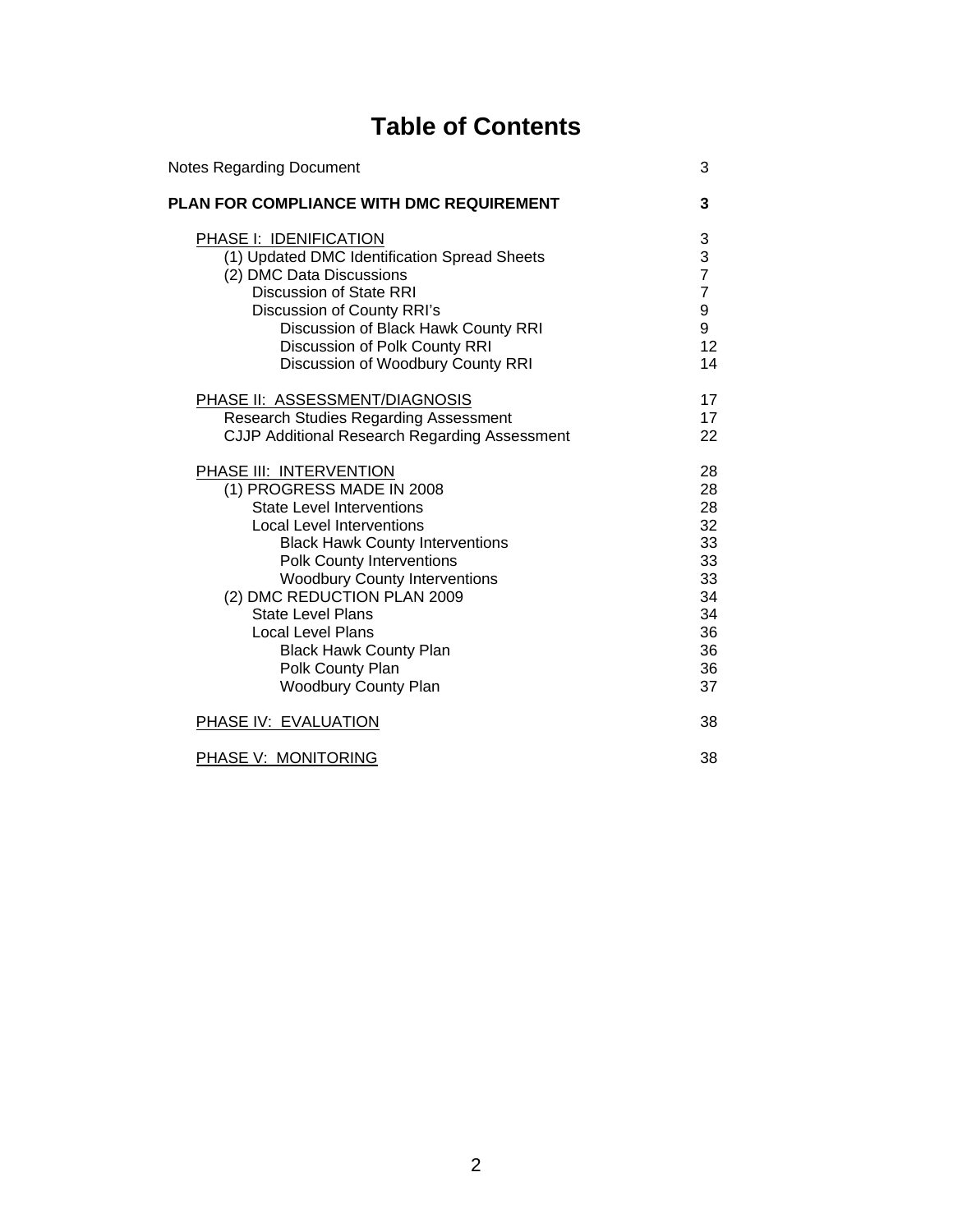#### **Notes Regarding Document**

This document is the DMC Section of Iowa's 2009 federal Juvenile Justice and Delinquency Prevention Act (JJDP Act) formula grant three year plan update. The Division of Criminal and Juvenile Justice Planning (CJJP) wrote this update. CJJP is the state agency responsible for administering the JJDP Act in Iowa. Federal officials refer to state administering agencies as the state planning agency (**SPA**). The Plan was developed and approved by Iowa's Juvenile Justice Advisory Council. That Council assists with administration of the JJDP Act, and also provides guidance and direction to the SPA, the Governor and the legislature regarding juvenile justice issues in Iowa. Federal officials refer to such state level groups as state advisory groups (**SAG'**s). The acronyms SPA and SAG are used through this report.

# **PLAN DMC CORE REQUIREMENT**

The below information serves as the DMC section of Iowa's application for federal Juvenile Justice and Delinquency Prevention Act formula grant funding (JJDP Act). A subgroup of the SAG that assisted in the development of the DMC Section of the Iowa Plan is the Disproportionate Minority Contact Committee – **DMC Committee** (the DMC Committee is discussed in some detail later in this DMC plan).

Section 223(a)(22) of the JJDP Act of 2002 requires that states and territories address "specific delinquency prevention and system improvement efforts designed to reduce, without establishing or requiring numerical standards or quotas, the disproportionate number of juvenile numbers of minority groups who come into contact with the juvenile justice system."

The purpose of this core requirement is to ensure equal and fair treatment for every youth, regardless of race or ethnicity, involved in the juvenile justice system. A state is considered to be in compliance with this core requirement when it meets the following requirements by addressing DMC on an ongoing basis through **identification, assessment, intervention, evaluation and monitoring**. DMC Identification Spreadsheets have been completed and are submitted as part of this DMC Compliance Plan of the 3-year plan. Having determined that DMC exists, this 3-year plan addresses the five phases of the DMC Reduction Cycle as described in the Disproportionate Minority Contact Technical Assistance Manual, 3rd Edition (see [http://www.ncjrs.gov/html/ojjdp/dmc\\_ta\\_manual/index.html\).](http://www.ncjrs.gov/html/ojjdp/dmc_ta_manual/index.html) **The DMC Section of this report is organized according to the five phases of the DMC reduction cycle.**

# **Phase I: Identification**

The identification phase is to determine whether and to what extent disproportionality exists. The RRI matrices provide this information at decision points in the juvenile justice system. Comparisons by race within targeted jurisdictions are made by collecting and examining data at decision points in the juvenile justice system to determine the degree to which disproportionality exists.

**(1) Updated DMC Identification Spreadsheets (Attachment 2).** The most recently available statewide data and three targeted jurisdictions with focused DMC-reduction efforts were entered into the Web-based DMC Data Entry System at [www.ojjdp.dmcdata.org/. T](www.ojjdp.dmcdata.org)he Relative Rate spreadsheets are included as an attachment.

Information regarding local matrices is available later in this report. The matrices examine major court decision points and compare "relative rates" for minority youth based on comparison with incidence for White youth through calculation of a relative rate index (**RRI**), which is discussed below.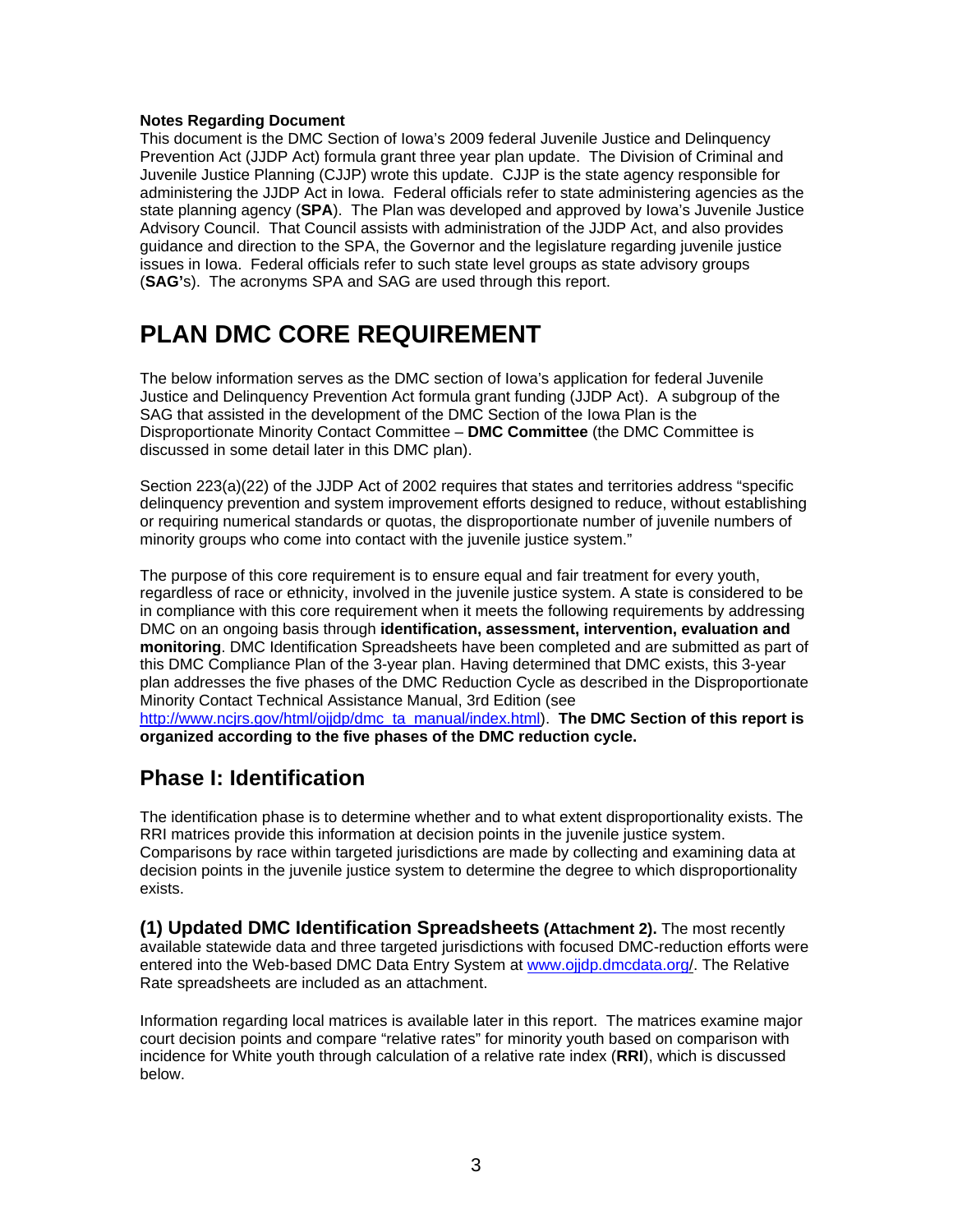Matrices data has also been updated on OJJDP's web-based matrices system, and are available for review through that system. OJJDP's matrices template was utilized at the state level for the preparation of this application.

*Relative Rate Index* - The matrix uses RRI to compare processing rates of minority youth to White youth. The formula and an example from the 2008 relative rate index are presented below:

| (Afr Amer Vouth)                           | hw      | $(Mh$ ita Vouth $)$ – | Indav |
|--------------------------------------------|---------|-----------------------|-------|
| Rate of Occurrence<br><b>Relative Rate</b> | divided | Rate of Occurrence    |       |

| (Afr. Amer. Youth)    | b٧         | (White Youth) $=$     | Index    |
|-----------------------|------------|-----------------------|----------|
| 285.64/1000 referrals | divided by | $54.20/1000$ arrest = | 5.27 RRI |

In the example *above, a relative rate index of 5.27 is obtained for arrests of African American youth. The data were taken from the referrals for African American youth reflected in the 2008*  state level matrix (the state level matrix is included as an attachment). The RRI from the statewide data indicate that the African American arrests are 5.27 times that for arrests of White youth. *The arrest rate for African American youth is considerably higher than that of White youth.* 

As is reflected above, the RRI compares the number (or rate) of minority youth entering each stage of the juvenile justice system to the number and rate of minorities of the previous state**. Until the most recent release of the relative rate matrix, population was used as the denominator for arrest as well as referral decision points. The most recent release corrects the calculation by using the number at arrest as the denominator for the calculation of the relative rate at referral.** 

*Individual Pages of the Matrices* – The following pages are included in a single matrix (see below).

- ¾ **Date Entry Page** The first page in each of the matrices at the end of this section provides data (annualized data counts) for some of the major juvenile court decision making phases as well as data for some secure settings (juvenile detention & boys state training school), census data, and arrest data from the Iowa Uniform Crime Reports.
- ¾ **Race Specific Pages** Additional pages of the matrix calculate the RRI by race/ethnicity (one page for each race/ethnicity White, African American, Hispanic/Latino, Asian, Hawaiian or Pacific Islander, Native American, Other/Mixed).
- ¾ **All Minority Population Page** Another page of the matrix calculates the relative rate index for a combined population of "all minority" youth.
- ¾ **Summary Page** A summary page lists RRI's for all the different races at all of the different decision points.
- ¾ **Population Based Rates** The final matrix page shows the cumulative effect of multiple decisions as the population based relative rate index.

*Different Rates at Different Stages* – The m*atrices calculate rates per thousand at some of the initial decision making stages ("arrest" and "referral to juvenile court") because the numbers are sufficiently large at those points in the process. Rates per 100 are calculated for some of the deeper end system processing points such as "finding of delinquency" because relatively few youth advance to those points in the system.* 

*Statistical Significance -* The matrices also include a column related to statistical significance of the RRI - "YES" in the column indicates that the difference in rates between the groups is large enough to be statistically significant (at the .05 level); "NO" indicates that there is no statistical significance between the groups. Due to the problem of small numbers, there are cases where a "NO" may appear in the significance column simply because the number of minority youth is insufficient to calculate statistical significance. Analyses performed in the matrices later in this plan generally address those data elements found to be of statistical significance.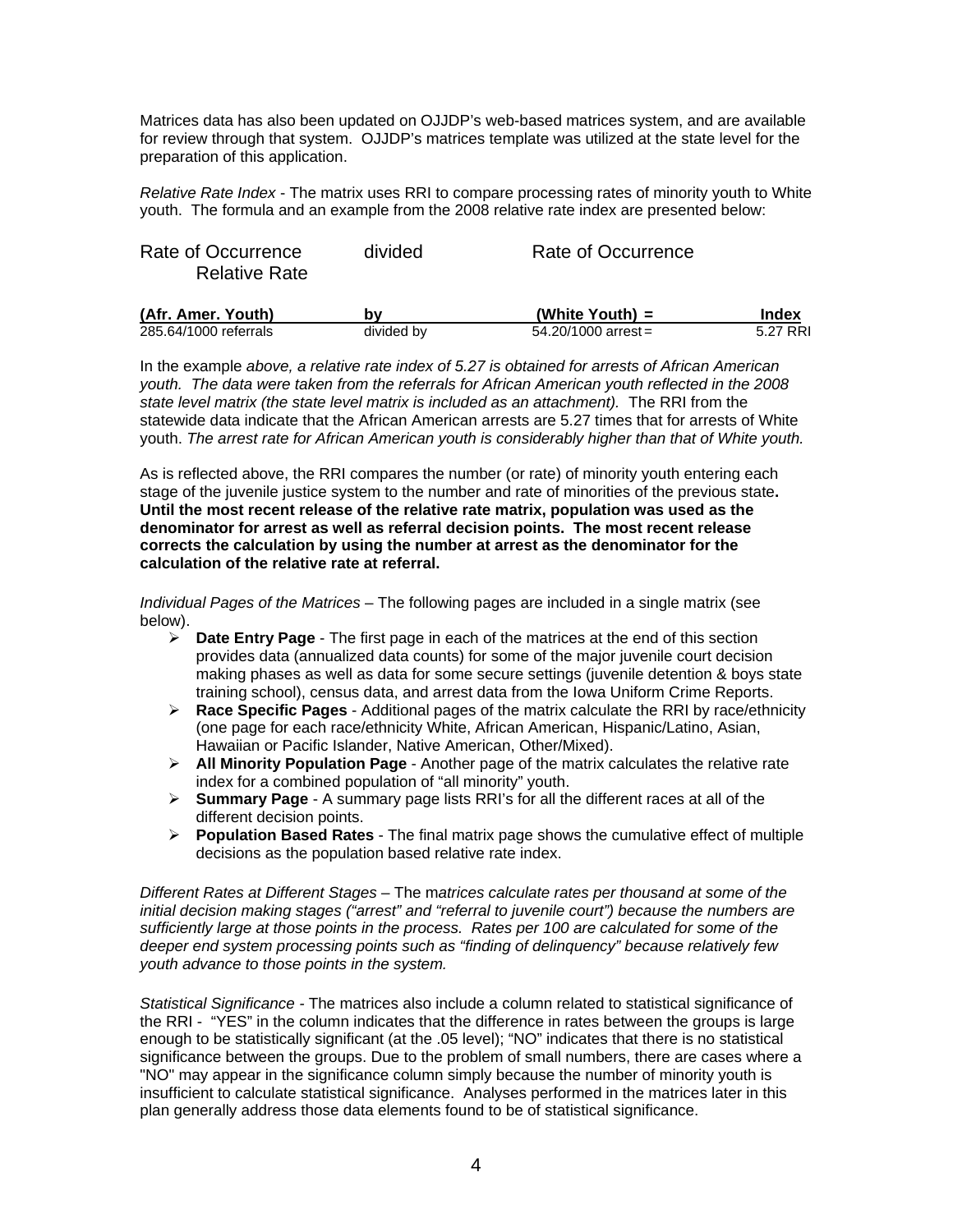*Identification Tool* - It should be noted that OJJDP officials view the matrix as an identification tool. It identifies differential processing rates. **It does not explain the reasons for differential rates (e.g. differential offending versus system bias).** Further, for the purposes of identifying interventions, it is important to not only examine statistical significance and magnitude, but also the volume of activity, comparison with other jurisdictions, and important contextual considerations that must be taken into account. The tool is one that the JJAC, the DMC Committee, and the Governor's YRDTF utilize to help identify potential areas of focus for DMC related efforts.

*Iowa's Completion of the Matrices* - Provided below is a brief discussion related to information Iowa utilized to complete its matrices, as well as potential issues related to the use of that information.

*Justice Data Warehouse* - Information to complete the matrices was taken, in large part, from Iowa's Justice Data Warehouse (**JDW**). The JDW is a central repository of key criminal and juvenile justice information. Information for the warehouse is taken from the Iowa Court Information System (ICIS). ICIS is operated on 26 local data bases and is comprised of subsystems: juvenile court services, consolidated case processing, financial reporting, jury selection, appellate records management, scheduling, tickler system administration, etc. The overall mission of the JDW is to provide the judicial, legislative, and executive branches of state government and other entities with improved statistical and decision support information pertaining to justice system activities.

For purposes of administration relating to Iowa's court system, Iowa's 99 counties are organized into eight judicial districts. Presently all eight judicial districts are entering and utilizing information from ICIS. Information from each of these districts is available for analysis from the JDW.

*Labeling of Matrices – This plan is Iowa's 2009 grant plan. The most recently updated matrices are referred to the "2008" matrices.* **The time period reflected in the 2008 matrices is for the most recent full calendar year available, 1/1/08 through 12/31/08; the 2007 matrices are for the calendar year of 1/1/07 through 12/31/07, etc**. Statewide matrices for each year can be accessed by clicking accordingly on the respective year (2008) (2007) (2006) (2005). The statewide matrices are also available on the DMC Resource Center website at: http://www.uiowa.edu/~nrcfcp/dmcrc/facts\_and\_figures.shtml\_and OJJDP's Web-based DMC Data Entry System at www.oiidp.dmcdata.org/.

*Other Data Source in Matrices - State training school holds exclude those youth sent for 30 day evaluations – only boys state training school holds were included. Data for the decision points of "arrest" and "juvenile detention" were not taken from JDW - further discussion of the data from those decision points is included below.* 

Over the past seven years CJJP has worked with a juvenile court services committee (ICIS User Group) and Iowa's Chief Juvenile Court Officers to create agreed upon procedures for data entry and analysis. Juvenile court officials have also provided feedback on design for a variety of standardized reports. Those reports have enhanced Iowa's ability to provide juvenile court processing and monitoring information that is being used for completion of OJJDP's DMC Matrices.

*Data Reconciliation -* Each month CJJP works with ICIS User Group staff to validate JDW data against county reports. The data used to complete the matrices have been through that validation process. Despite the validation efforts, there are still data entry inconsistencies in certain jurisdictions for certain decision points.Training efforts have continued to improve the quality of the data and have targeted that specific issue. CJJP will continue discussions with local officials to determine if any additional training or technical assistance is needed.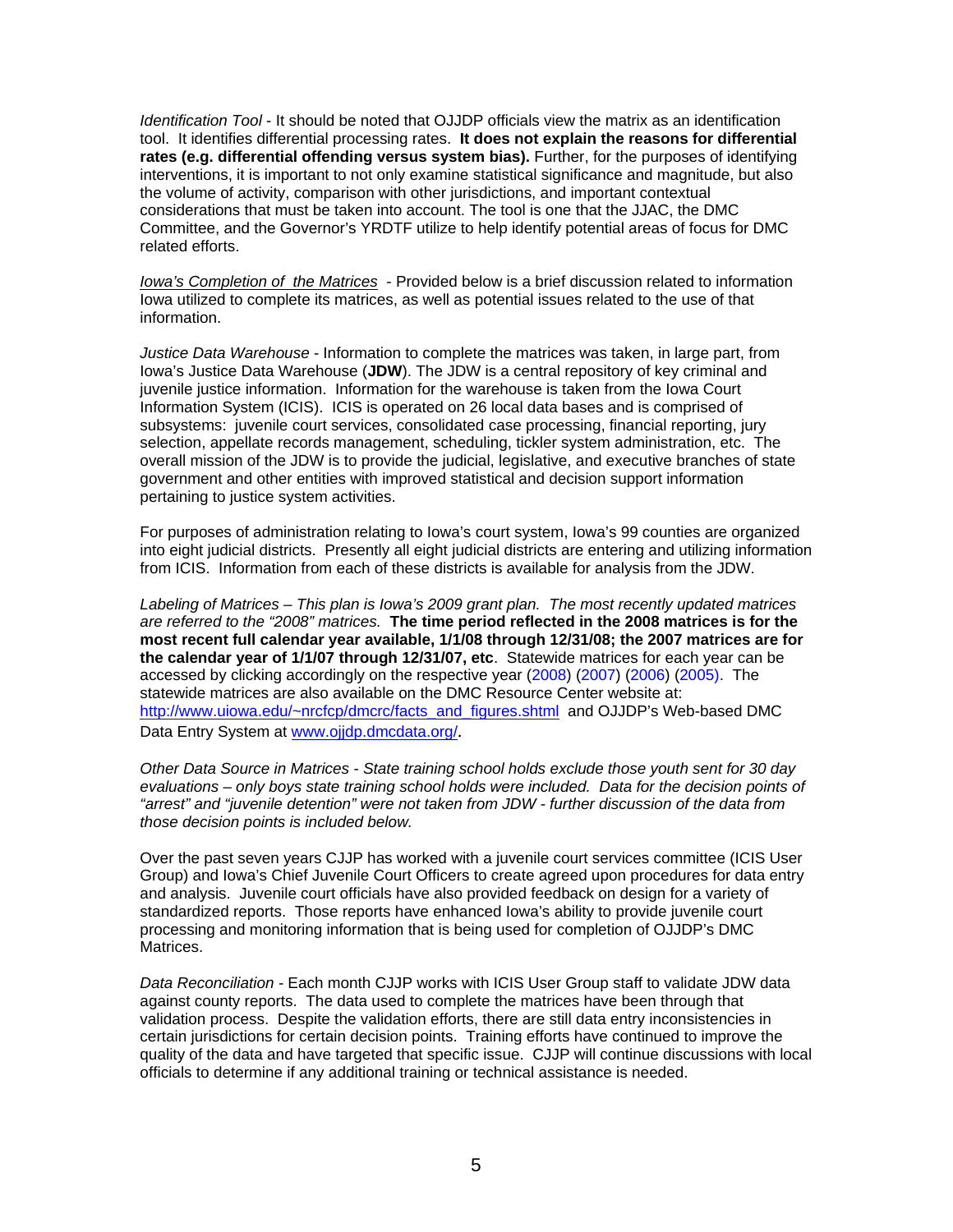*Adult Court Waiver* – The adult court waiver data reflected on the DMC matrices includes those incidents where the juvenile court has waived youth from the juvenile court to the jurisdiction of the adult criminal court. The adult court waiver data in the matrices do not include information on those 16- and 17-year-old youth who end up under adult court jurisdiction due to statutory exclusion from juvenile court jurisdiction for the commission of certain serious offenses (forcible felony offenses; certain drug, weapon or gang-related offenses) – such statutory exclusion is detailed in Iowa Code Section 232.8(3).

*Arrest Data -* Data for completion of this decision point in the matrices were taken from the Iowa Uniform Crime Report (UCR). The UCR is generated by the Department of Public Safety (DPS) from law enforcement agencies throughout Iowa that supply information to DPS regarding the numbers and types of arrests that they make every year.

*DPS officials note that not all Iowa law enforcement agencies report arrest information and that some reporting agencies under-report juvenile arrest statistics. It is important to note that the arrest rates reported by DPS are adjusted rates and are based on age-specific populations in those law enforcement jurisdictions reporting data to DPS. If a law enforcement agency underreported data, but reported at least some data, both the arrest and population numbers from that jurisdiction were included in the calculation of the statewide rates reported by DPS. Assuming that the population numbers for given jurisdictions are accurate, and the number of arrests are less than what actually occurred, the actual statewide arrest rate would be greater than reported. Given current and past underreporting of juvenile arrests by some jurisdictions, CJJP believes that the arrest rates discussed below are lower than would be seen if all juvenile arrests were reported.* 

*Other Data Sources* – As was mentioned briefly above, additional information for completion of the matrices was taken from a juvenile detention facility database that is maintained by CJJP for compliance monitoring for the JJDP Act. Additional information was provided from census sources maintained by OJJDP and its contractors. The data sources are noted at the bottom first page of each matrix.

*Incident-Based data* – In large part the data reflected in the report are "incident-based," not "youth-based." For example, the statewide matrices reflect 27,102 "incidents" of referral during the report period. That does not reflect that there were 27,102 youth referred; it means there were that many referral incidents to Juvenile Court Services. It is possible that an individual youth could have experienced multiple referral incidents during a report year. Therefore, the number of youth who have been referred is lower than the number of referral incidents – the data in the matrices reflect the number of incidents. Similarly, a single referral incident for a given youth could include multiple offenses. The matrices reflect the number of referral incidents, not the number of offenses.

*Population Reflected on Matrix – Report Period* - The population group represented in the matrices is youth ages 10-17 (except for STS – only youth from 12-17 are admitted to that institution). The time period reflected for most of the decision points in the most current matrix is calendar 2008 (1/1/08 thru 12/31/08). *Arrest data are from the Iowa 2007 Uniform Crime Report.*  Explanations at the bottom of the individual data entry sheets reflect the data source.

*Geographic Area Targeted with the Matrices* - Much of Iowa's DMC effort focuses on providing technical assistance to three sites with high minority populations. The technical assistance sites (TA sites) include Black Hawk, Polk, and Woodbury counties. There are plans to add a fourth site (Johnson County). The technical assistance is provided by the University of Iowa School of Social Work, National Resource Center for Family Centered Practice; the University serves as the state's DMC Resource Center (Resource Center). The Resource Center's efforts are discussed later in this plan. DMC Matrices have been completed for each of Resource Center's TA sites.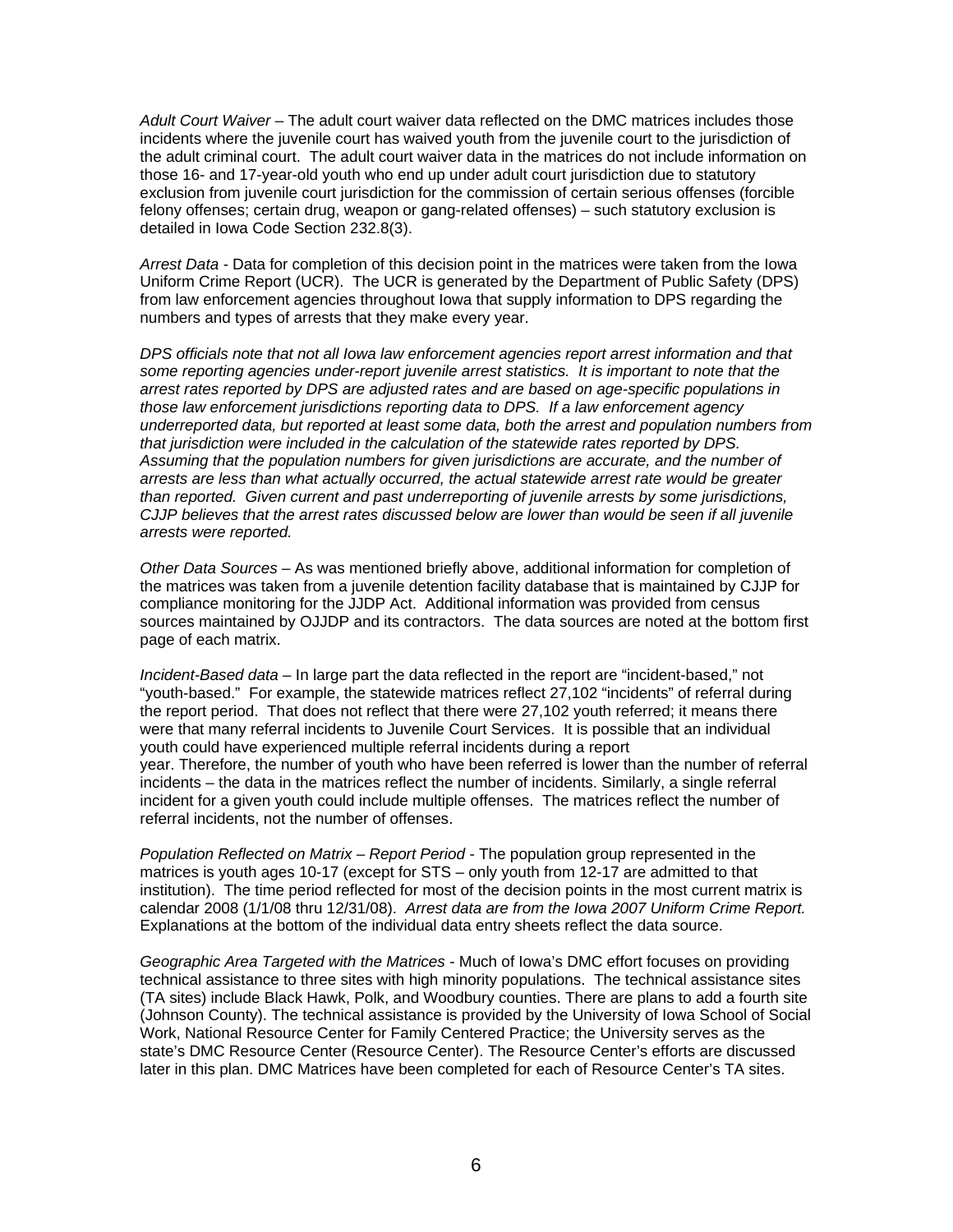## **(2) DMC Data Discussion**

## **Discussion of State Relative Rate Indexes**

Iowa's DMC Approach is focused at both the state and local level. This section of the report includes discussion of the state-level information followed by discussion of the three sites.

• Provided below is discussion of lowa's statewide matrices. Information regarding local matrices is available in this report following discussion of the statewide data. *Later in this plan information is provided which was generated in conjunction with Governor Culver's Youth Race and Detention Task Force (YRDTF). In its August 2007 meeting the YRDTF voted to focus its efforts at the decision making phases of <i>referral. diversion, and detention. In its February 2009 the YRDTF included in its findings specific information regarding increases in arrests for African American youth. Based on that information this section of the report includes state and local-level information specific to the noted decision points.*

The below tables were created to reflect Iowa's focus on arrest, referral, diversion, and detention.

#### State Level Matrix Data - Arrest

Below is a table that details the rate per thousand of juvenile arrests. Statewide matrices (the document from which data in the four below tables was taken) for each year and decision point (arrest, referral, diversion, and detention) can be accessed by clicking accordingly on the respective year (2008) (2007) (2006) (2005).





Source: Department of Public Safety-UCR

Remarks regarding figure:

- Average arrest rates for African American (283.8), Native American (154.34), and Hispanic (84.6) youth are higher than the rates of Caucasian (55.4) youth for the 2005 – 2008 period.
	- o The average rate of arrest for African American youth is five times higher than that of Caucasian youth during the report years.
	- o The rate of arrest for African American youth increased from 219.5 to 340.8 during the report years.
	- o The average rate of arrest for Native American youth is 2.8 times higher than that of Caucasian youth.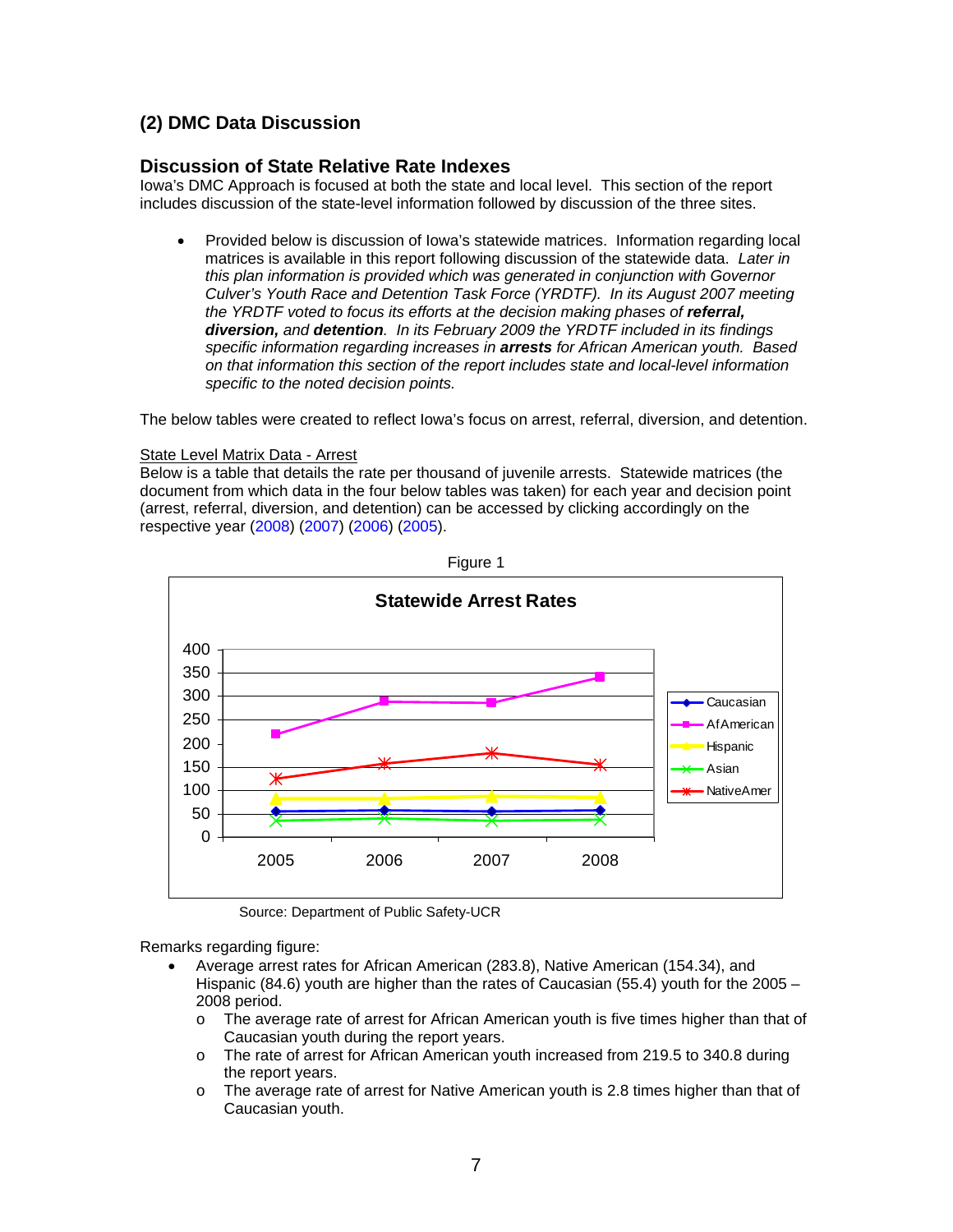o The rate of arrest for Asian youth (average 35.8) is lower than that of Caucasian youth for all of the report years.

#### State Level Matrix Data - Referral

Below is a table that details the rate per thousand of delinquency referrals to the juvenile court.



Source: Iowa Justice Data Warehouse

Remarks regarding figure:

- Referral rates in 2008 were lower than those in 2005 for all racial/ethnic groups except Native Americans.
	- $\circ$  The average referral rate for Native American youth is highest (129.2), while the average rate for Asian youth is lowest (117.7).

#### State Level Matrix Data - Diversion

Below is a figure that details the rate per thousand of juvenile court delinquency diversions. In Iowa such diversions are called informal adjustments.

![](_page_7_Figure_10.jpeg)

![](_page_7_Figure_11.jpeg)

Source: Iowa Justice Data Warehouse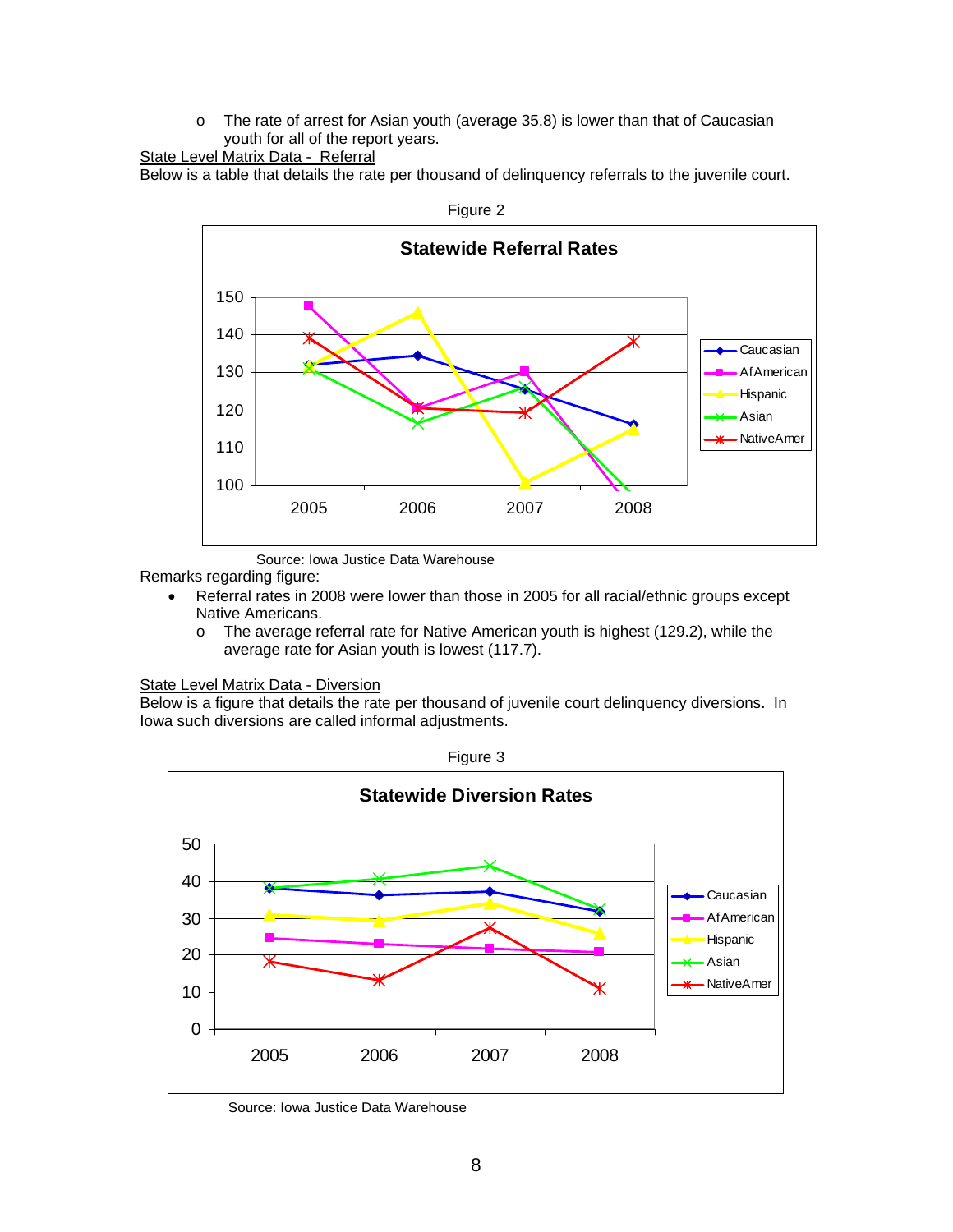- The average diversion rates for the racial/ethnic groups are as listed:
	- o Asian 38.8, Caucasian 35.7, Hispanic 30, African American 22.5, and Native American 17.5.
	- o The average diversion rates for Native American and African American are approximately half the average rates for Asian and Caucasian youth.

#### State Level Matrix Data – Juvenile Detention

The figure below details the rate per thousand of detention facility holds.

![](_page_8_Figure_6.jpeg)

Source: Iowa Detention Data Base

Remarks regarding figure:

- Detention rates in 2008 were lower than those in 2005 for all racial/ethnic groups.
- The average detention rate for all minority groups is lower than that of Caucasians and are as follows:
	- o Native American 33.5, African American 26.5, Hispanic 23.4, Asian 24,and Caucasian 14.3.
	- o The average rate of detention for Native American youth is approximately 2.3 times higher than that of Caucasian youth.
	- o The average rate of detention for African American youth is approximately 2 times higher than that of Caucasian youth during the report years.
- The detention rate for all racial/ethnic groups declined or remained level during the report years.

## **Discussion of County Relative Rate Indexes Discussion of Black Hawk County Relative Rate Index**

Analysis regarding Black Hawk County's matrices is provided below. Black Hawk County matrices (the document from which data in the four below tables was taken) for each year and decision point (arrest, referral, diversion, and detention) can be accessed by clicking accordingly on the respective year (2008) (2007) (2006) (2005).

Black Hawk County Matrix Data - Arrest

Below is a table that details the rate per thousand of juvenile arrests.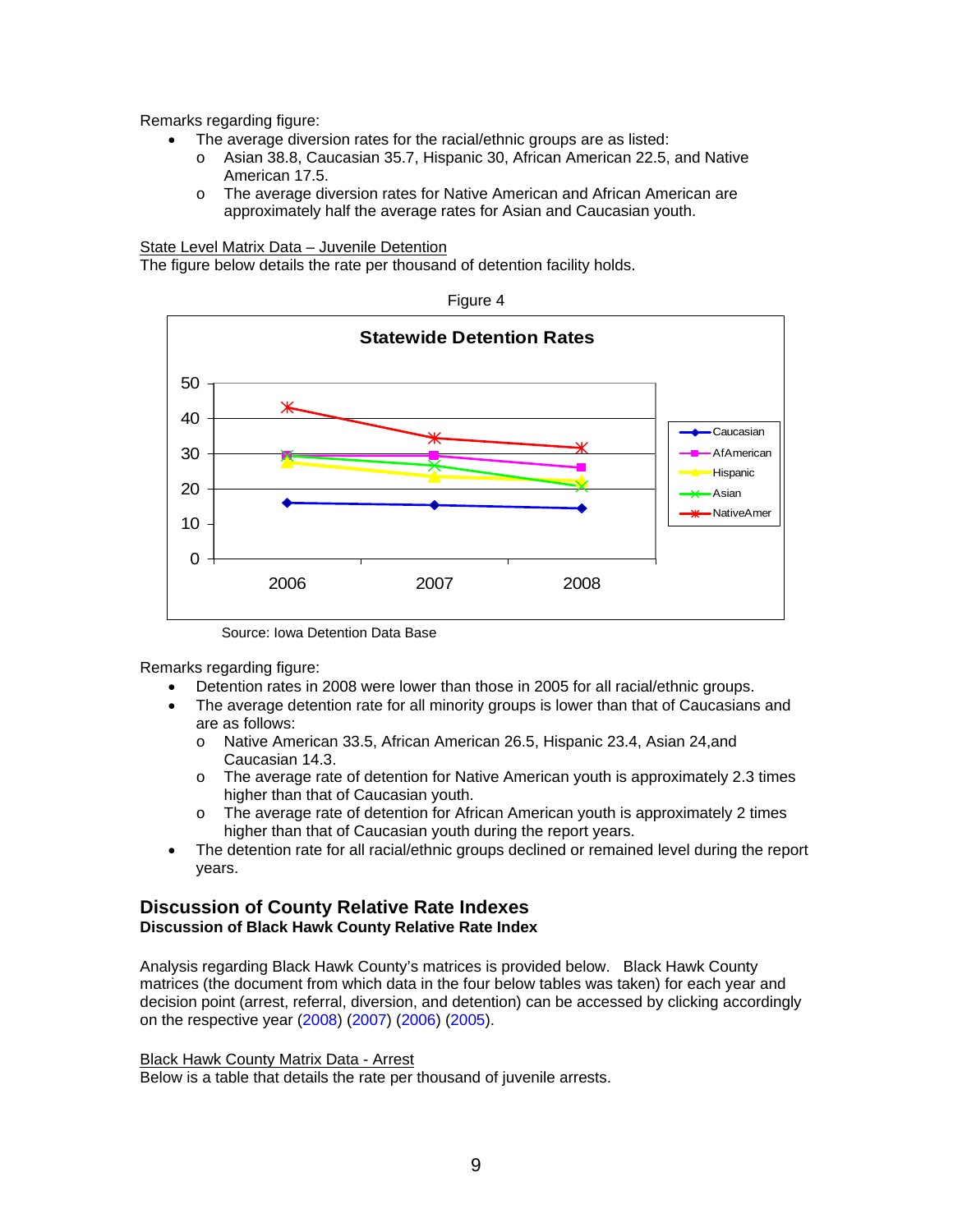Figure 5

![](_page_9_Figure_1.jpeg)

Source: Department of Public Safety-UCR

Remarks regarding figure:

- The arrest rate for African American youth (average 312.6), is considerably higher than the rate for Caucasian youth (average 66) for the 2005 – 2008 period.
	- o The average rate of arrest for African American youth is 4.7 times higher than that of Caucasian youth during the report years.
	- o The arrest rate for African American youth went from 216 (2005) to 409.5 (2008).

Black Hawk County Matrix Data - Referral

Below is a table that details the rate per thousand of delinquency referrals to the juvenile court.

![](_page_9_Figure_9.jpeg)

Source: Iowa Justice Data Warehouse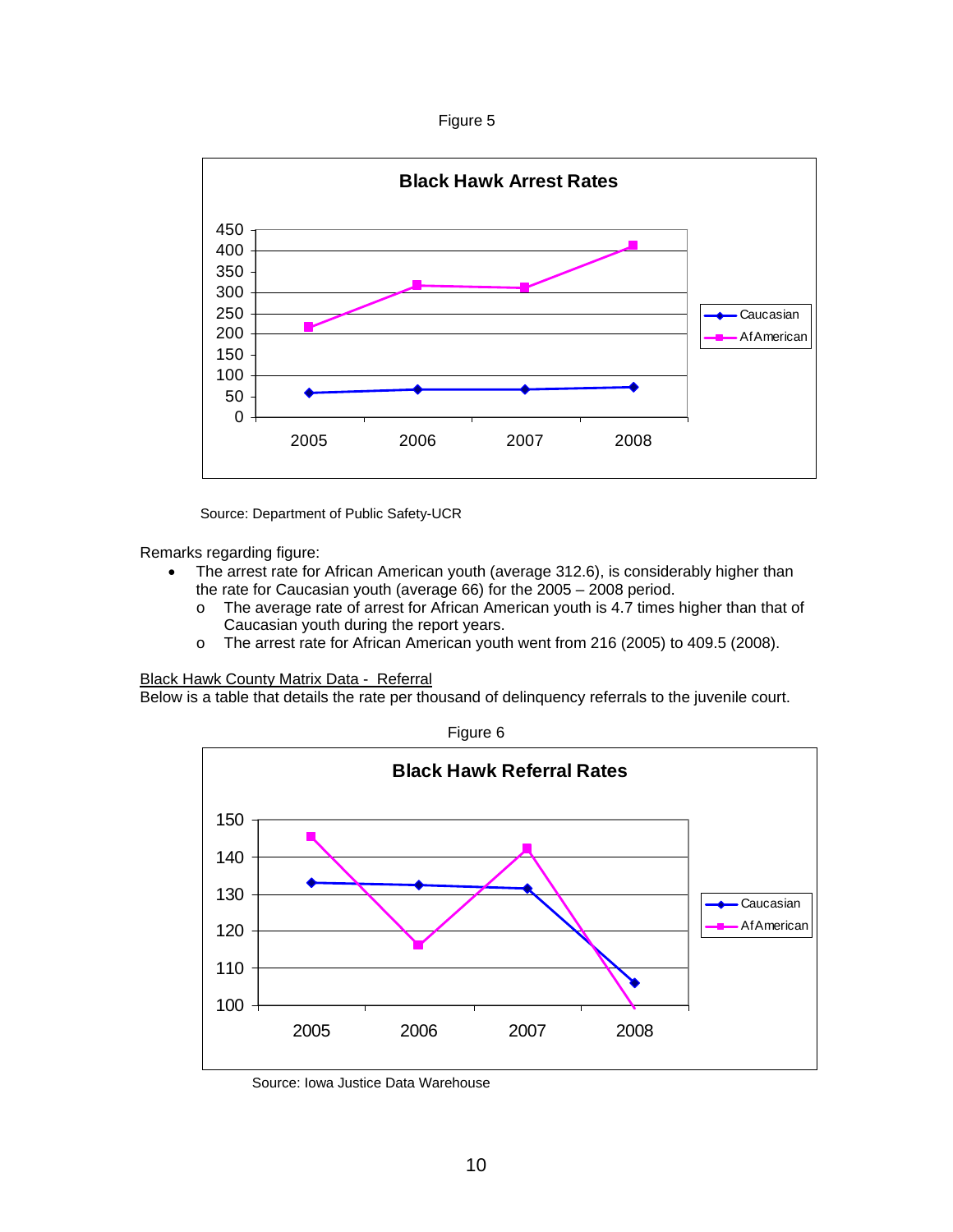• Average referral rates for African American (125.6) youth are similar to the rates of Caucasian (125.7) youth for the 2005 – 2008 period.

• Referral rates for Caucasian and African American youth decreased from 2007 to 2008. Black Hawk County Matrix Data - Diversion

The figure below details the rate per thousand of Black Hawk County juvenile court delinquency diversion.

![](_page_10_Figure_4.jpeg)

Figure 7

Source: Iowa Justice Data Warehouse

Remarks regarding figure:

- The average diversion rate for African Americans youth was 25, and for Caucasian youth was 37 for the 2006 – 2008 report period.
- Diversion rates for African American youth and Caucasian youth decreased during the report years.

Black Hawk County Matrix Data – Juvenile Detention

The figure below details the rate per thousand of Black Hawk County detention facility holds.

![](_page_10_Figure_12.jpeg)

Figure 8

Source: Iowa Detention Data Base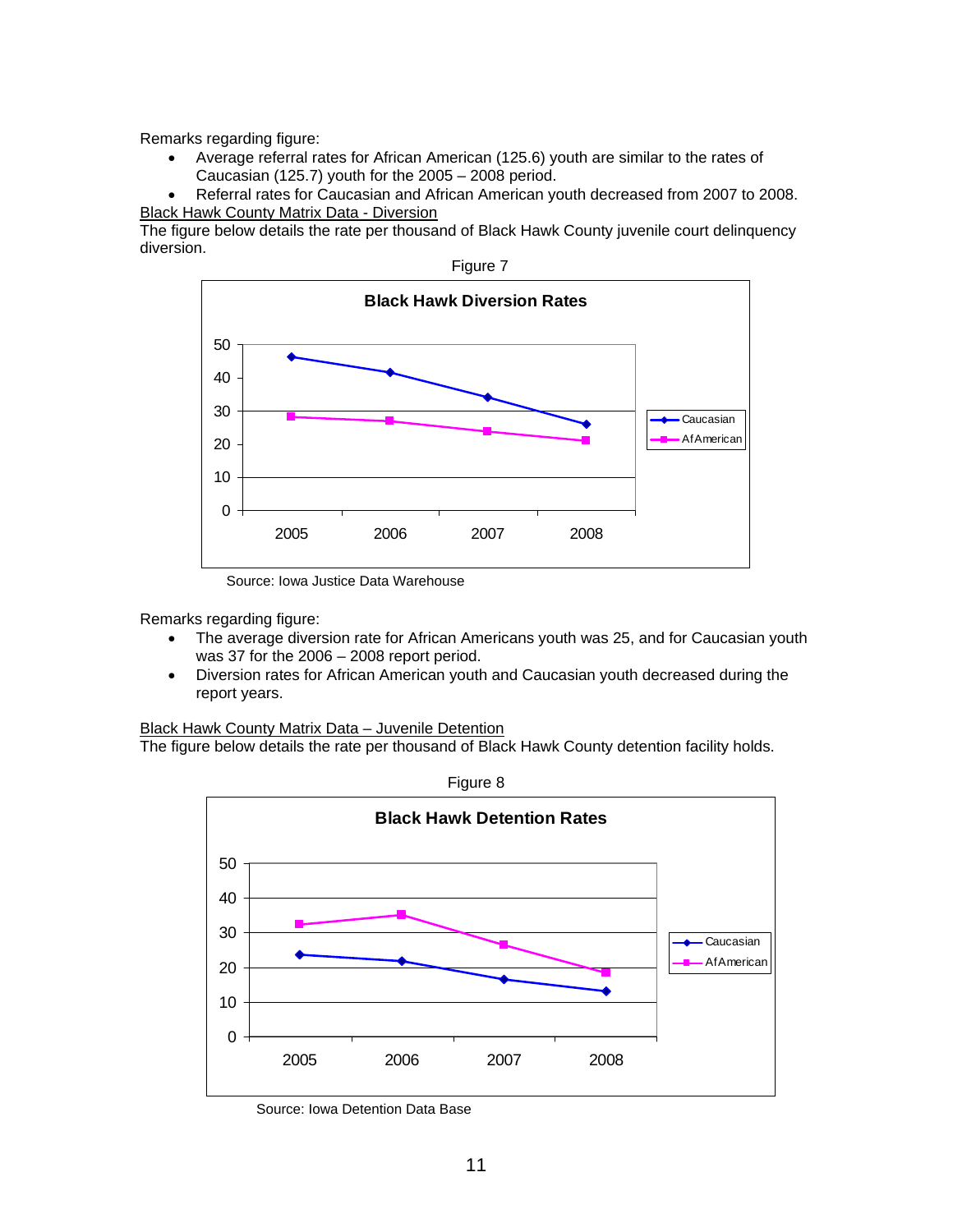- The average detention rate for African Americans youth was 28, and was 18.7 for Caucasians during the 2005 - 2008 report period.
- The detention rate for African American and Caucasian youth was lower in 2008 than in 2005.

#### **Discussion of Polk County Relative Rate Index**

Analysis regarding Polk County's matrices is provided below. Polk County matrices (the document from which data in the four below tables was taken) for each year and decision point (arrest, referral, diversion, and detention) can be accessed by clicking accordingly on the respective year (2008) (2007) (2006) (2005).

Polk County Matrix Data - Arrest

Below is a table that details the rate per thousand of juvenile arrests.

![](_page_11_Figure_7.jpeg)

Figure 9

Source: Department of Public Safety-UCR

Remarks regarding figure:

- The average arrest rate for African American youth (189.9) is considerably higher than the rate for Caucasian (49.2), Hispanic (39.8) and Asian (33.5) youth for the  $2005 - 2008$ period.
	- o The average rate of arrest for African American youth is 3.9 times higher than that of Caucasian youth during the report years.
- The rate of arrest was stable for Caucasian, Hispanic and Asian youth during the report years.
- The rate of arrest for African American youth increased from 57.1 (2005) to 266.1 (2007).

#### Polk County Matrix Data - Referral

Below is a table that details the rate per thousand of delinquency referrals to the juvenile court.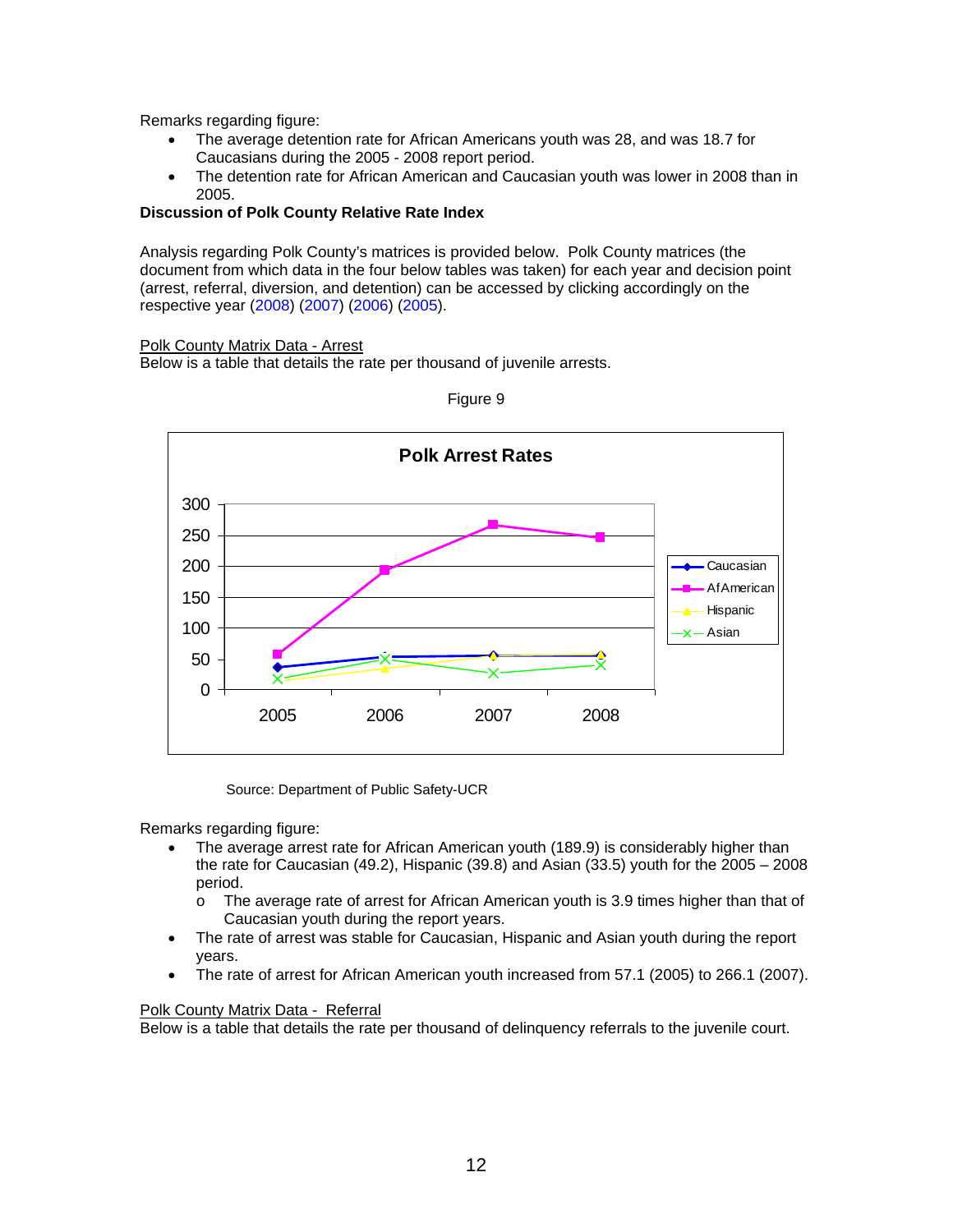Figure 10

![](_page_12_Figure_1.jpeg)

Source: Iowa Justice Data Warehouse

Remarks regarding figure:

- The average referral rate for the various racial/ethnic groups is as follows: Hispanics (304.5) African Americans (192.6), Asians (160.2), Caucasians (129.8).
	- $\circ$  The average rate of referral for Hispanic youth is 2.3 times higher than that of Caucasian youth during the report years.
- The referral rate for all racial groups, except Asians, dropped during each of the report years.

Polk County Matrix Data - Diversion

The figure below illustrates the rate per thousand of Polk County juvenile court delinquency diversions.

![](_page_12_Figure_9.jpeg)

Figure 11

Source: Iowa Justice Data Warehouse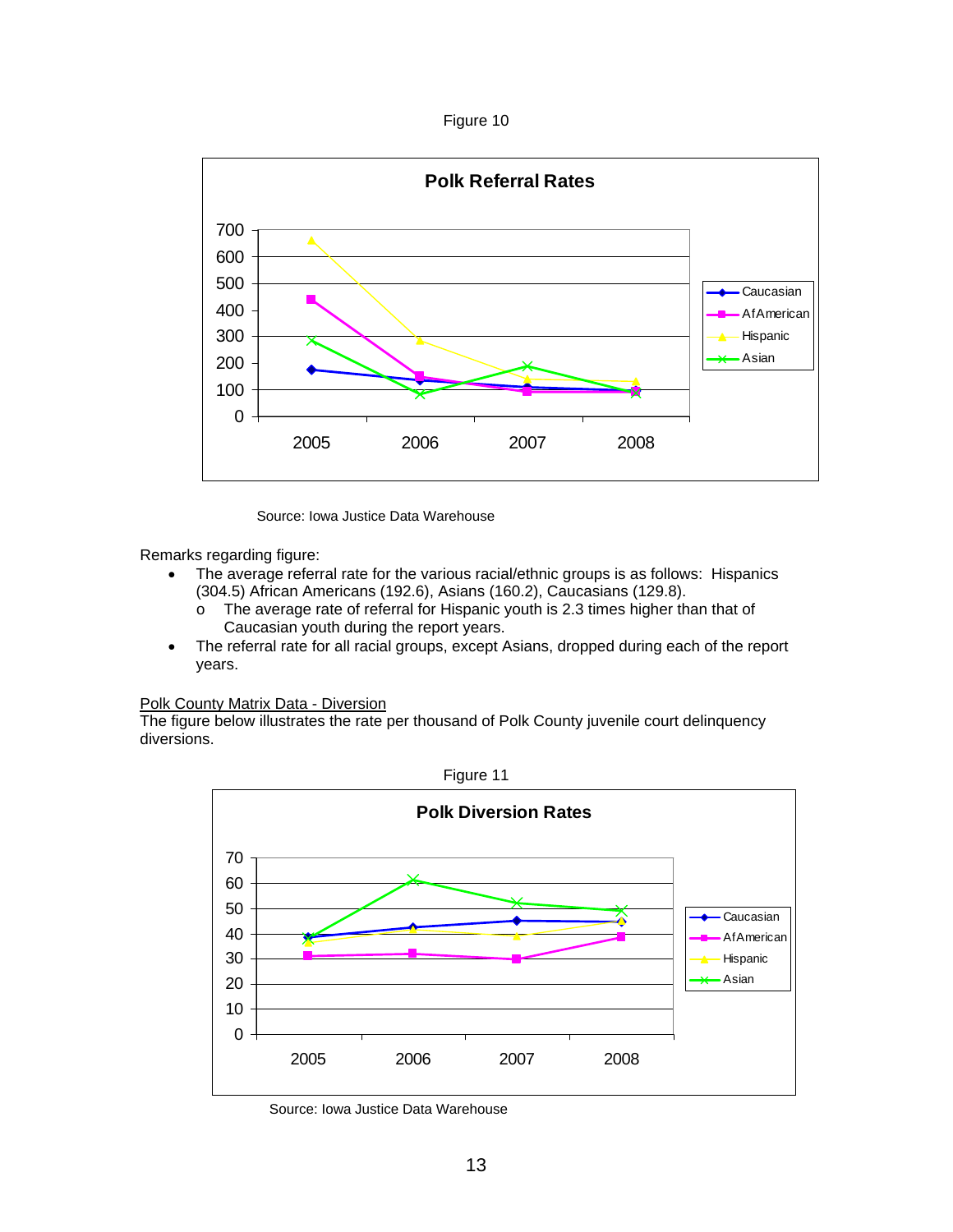- The average diversion rate for the various racial/ethnic groups is as follows: Asians (50.2), Caucasians (42.8), Hispanics (40.5) and African Americans (average 32.89).
- Diversion rates for African American youth went from 29.8 in 2007 to 38.6 in 2008.

#### Polk County Matrix Data – Juvenile Detention

The figure below illustrates the rate per thousand of Polk County detention facility holds.

![](_page_13_Figure_5.jpeg)

Figure 12

Source: Iowa Detention Data Base

Remarks regarding figure:

- The average detention rate for the various racial/ethnic groups is as follows: African Americans (33), Hispanics (31.1), Asians (22) and Caucasians (20.4).
- The detention rate for all racial/ethnic groups declined during the report years.

#### **Discussion of Woodbury County Relative Rate Index**

Analysis regarding Woodbury County's matrices is provided below. Woodbury County matrices (the document from which data in the four below tables was taken) for each year and decision point (arrest, referral, diversion, and detention) can be accessed by clicking accordingly on the respective year (2008) (2007) (2006) (2005).

#### Woodbury County Matrix Data - Arrest

Below is a table that details the rate per thousand of juvenile arrests.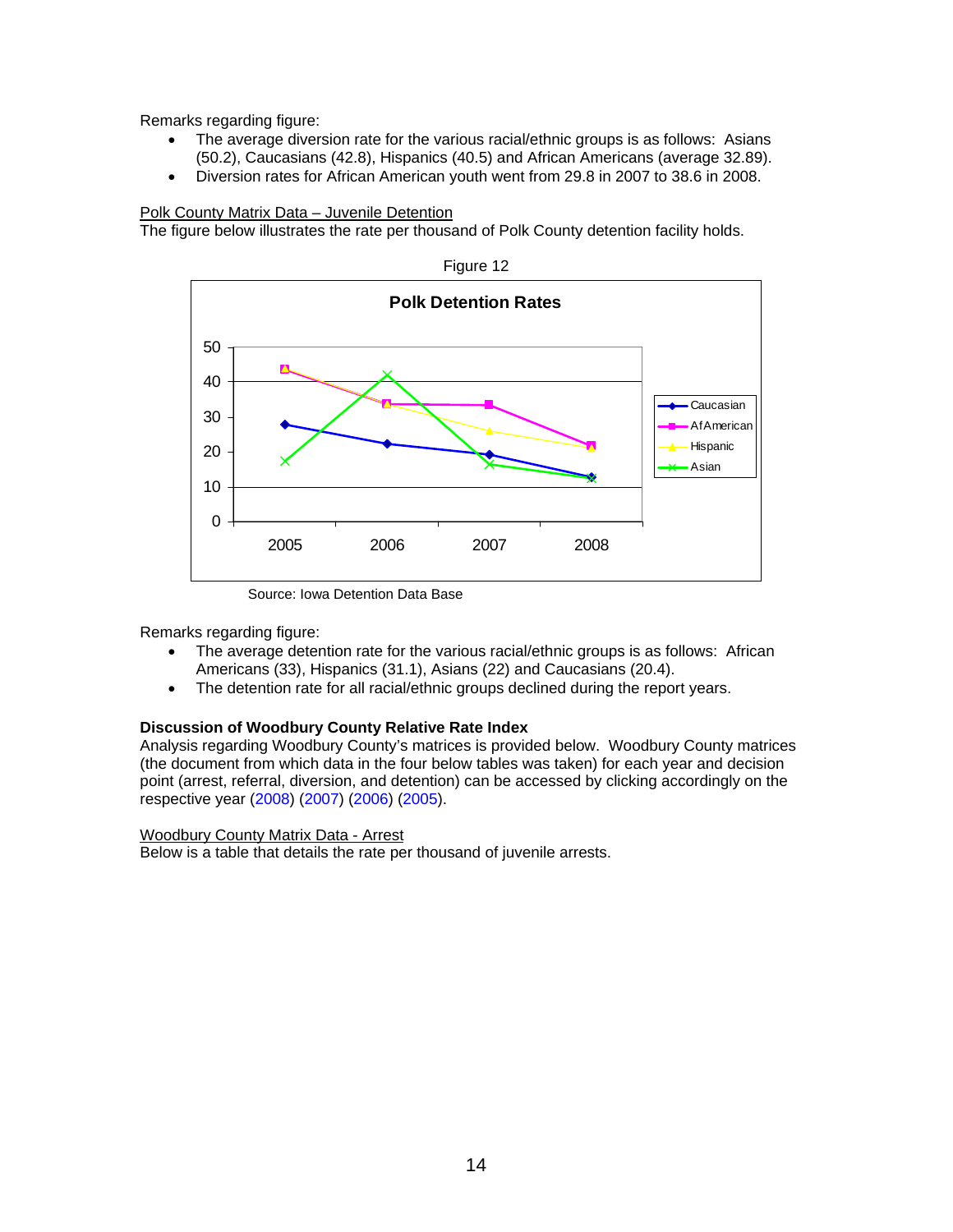![](_page_14_Figure_0.jpeg)

![](_page_14_Figure_1.jpeg)

Source: Department of Public Safety-UCR

- The average arrest rate for Native American (431.6) and African American youth (367.9) is considerably higher than the rate for Hispanic (189.2) and Caucasian (116.1) youth for the 2005 – 2008 report period.
	- o The average rate of arrest Native American youth is 3.7 times higher than that of Caucasian youth during the report years.
	- o The average rate of arrest African American youth is 3.2 times higher than that of Caucasian youth during the report years.
	- o The arrest rate for Native American youth was at a four year high in 2007 (707.4), and a low in 2008 (121.23).

Woodbury County Matrix Data - Referral

Below is a table that details the rate per thousand of delinquency referrals to the juvenile court.

![](_page_14_Figure_10.jpeg)

Figure 14

Source: Iowa Justice Data Warehouse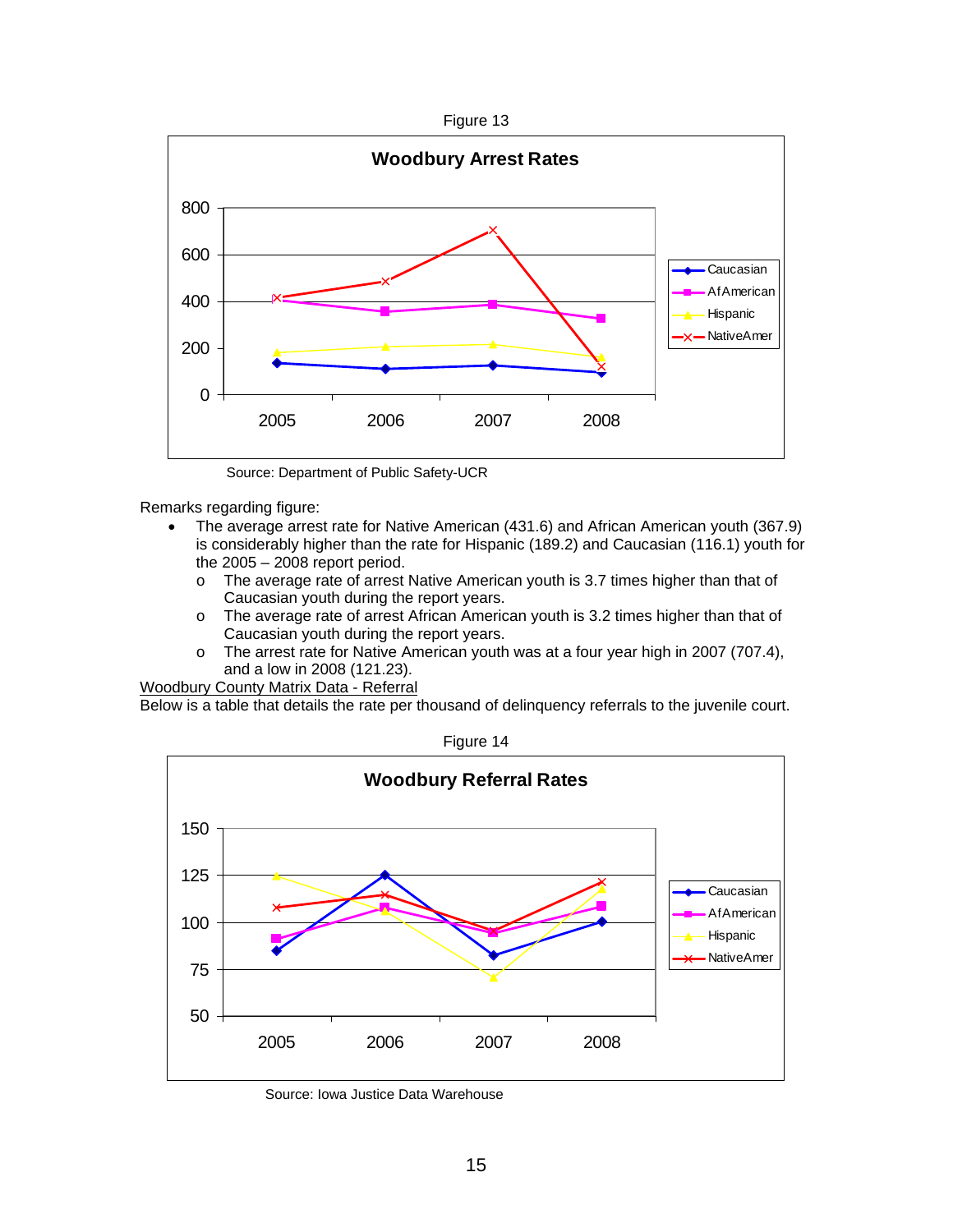• The average referral rate for the various racial/ethnic groups is as follows: Native Americans (109.8), Hispanics (104.5), African Americans (100.3), and Caucasians (98.3).

#### Woodbury County Matrix Data - Diversion

The figure below illustrates the rate per thousand of Polk County juvenile court delinquency diversions.

![](_page_15_Figure_4.jpeg)

Source: Iowa Justice Data Warehouse

Remarks regarding figure:

- The average diversion rate for Native American (14) and African American (18.3) youth is considerably lower than the diversion rate of Hispanic (28.8) and Caucasian (27.1) youth during the 2005 - 2008 report period.
	- o African American and Native American youth have a rate of diversion that is approximately half that of Hispanic and Caucasian youth.

Woodbury County Matrix Data – Juvenile Detention

The figure below illustrates the rate per thousand of Woodbury County detention facility holds. Figure 16

![](_page_15_Figure_11.jpeg)

Source: Iowa Detention Data Base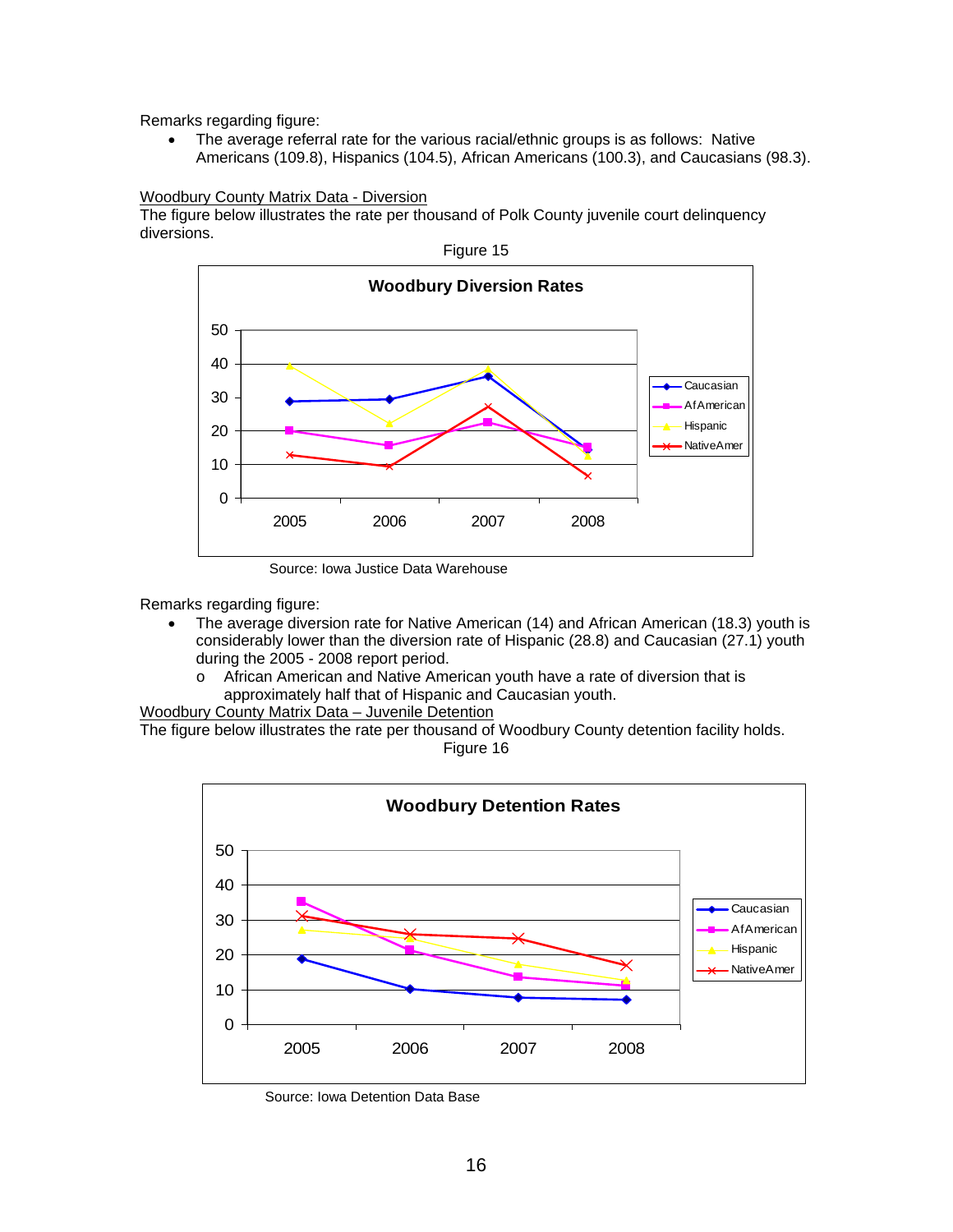- The average detention rate for Native American (24.7), African American (20.4) and Hispanic (20.5) youth is approximately two times that of Caucasian (average 11.1) youth.
- The detention rate for all racial/ethnic groups declined during the report years.

# **Phase II: Assessment/Diagnosis**

The section provides updated DMC information from recently completed assessments. These assessments include studies conducted by Leiber (2006-2007); Feyerherm (2007) and Richardson et al. (2008).

## **Research Studies Regarding Assessment**

#### **Updated Assessment Study, Michael Leiber (Black Hawk, Johnson Linn, and Scott)**

In 2007 Michael Leiber, Ph.D., released an assessment study from his 2006 work examining the factors influencing decision-making in the juvenile courts in four Iowa counties (Black Hawk, Johnson, Linn, and Scott). Results of the study was also provided to the statewide DMC Committee of the SAG, the Governor's Youth Race and Detention Task Force and was posted on the DMC Resource Center website at:

[http://www.uiowa.edu/%7Enrcfcp/dmcrc/news\\_and\\_report.shtml.](http://www.uiowa.edu/%7Enrcfcp/dmcrc/news_and_report.shtml) The documents include the full assessment, an executive summary and an executive brief. The study involved case tracking on information available through Iowa's Justice Data Warehouse (JDW). This recent assessment study was a replication study based on research Leiber had completed approximately ten years earlier.

Leiber studied a sample of 4,400 court referrals for delinquency. The study population included a random sample of White youth and a sample of African American youth (over-sampled to increase sample size) for comparison on judicial disposition.

#### Major Finding

Leiber concluded that there were "race effects" operating in these four counties. These were most consistently found at juvenile court intake, with African American youth more likely to be referred for further court proceedings than similarly-situated white youth. Consequently, it appears that both offending characteristics and racial bias seem to be contributing to African American overrepresentation in the juvenile justice system. This conclusion is consistent with Leiber's 1993 findings.

Leiber and colleagues also found in this current study that females were less likely than males to be referred to court for formal proceedings in two jurisdictions.

*Note: Staff in the counties studied shared concerns regarding the finding that minority youth were treated more harshly at the decision-making phase of intake. They questioned whether or not the study group, a sample of cases reaching the court decision-making phase of disposition, may have contributed to the finding. After performing a test on an additional sample of cases at the decision making phase of intake, Leiber's conclusion pertaining to African American overrepresentation was unchanged.* 

#### **Assessment Study Limitations:**

• The study was based on an un-weighted sample that involved over-sampling of African American youth and cases that reached judicial disposition. A majority of the cases processed in the juvenile court are not African American and most cases do not reach judicial disposition. The sample of African Americans was chosen to allow for greater numbers for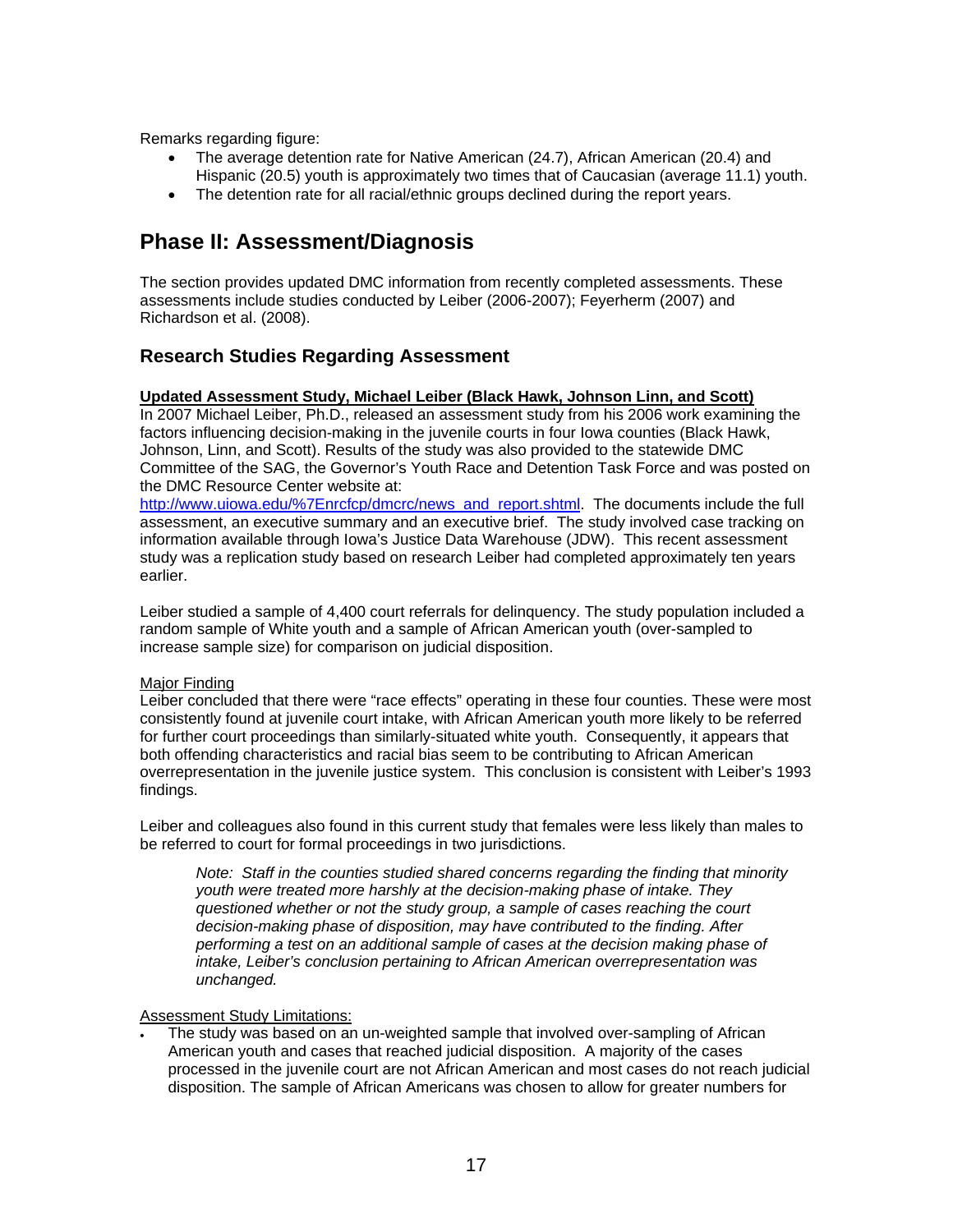the purpose of comparison to White youth and the "back-end" cases were chosen to provide analysis on cases at a number of the court's major decision making phases.

- JDW, the state-wide system from which the study data were taken, focuses on capturing information regarding the juvenile justice system's legal decision-making process. The system contains only limited information regarding family and school status information. This is a major weakness, as other studies have identified family and school factors as variables that influence detention decision-making.
- JDW is a statewide system that is the product of data input at the local level. There are inconsistencies regarding data entry in certain jurisdictions for certain decision points. Data entry for the decision phase of juvenile probation was being reported inconsistently in some of the jurisdictions during some of the years of the existing study. Similarly, the JDW includes a screen that provides basic information regarding whether or not youth are being placed in juvenile detention facilities. A variety of research has demonstrated that minority youth are often overrepresented in juvenile detention compared to their representation in the general population. Unfortunately, Leiber's research found that local jurisdictions are not routinely completing the detention placement screen in the JDW, further limiting the data available in the research.

#### Assessment Study Recommendations

Leiber made five recommendations (listed below). The Leiber study has influenced the efforts of the DMC Committee and the YRDTF. Leiber's recommendations are also reflected in the activities taking place in the 2009 DMC reduction plan.

#### *Recommendation 1:* **Increase Structured Decision-Making at Intake**

*Recommendation 2:* **Continue to Require Decision-Makers to Participate in Race and Gender Cultural Sensitivity Training** 

#### *Recommendation 3:* **Conduct Additional Research on DMC**

**Recommendation 4: Improve Upon Iowa's Justice Data Warehouse (JDW) System for Case Management and DMC** 

#### *Recommendation 5:* **Expand Crime Prevention Programs**

#### **Additional Assessment (Detention) Research, Michael Leiber (Black Hawk)**

In November 2007 Dr. Leiber released a detailed study regarding race and juvenile detention in Black Hawk County. The initiative for the study came from the Court itself due to concerns about the number of detained youth, particularly minorities. A detailed inquiry into the use of detention, the types of detention used, for what and whom, had not been previously conducted. Data were manually collected from case files in Black Hawk County covering referrals to juvenile court and the North Iowa Detention facility from 2003 through 2004. Aggregate information was also used that represented the number of detention referrals for the years 1990 through 2004. Specific information on the detailed history of DMC in Iowa, Black Hawk County, sampling, tables, and findings can be found in the full technical report: *Race and Detention Decision-making and the Impact on Juvenile Court Outcomes in Black Hawk County, Iowa* and in an executive summary (Leiber, Fox, and Lacks, 2007 and available on the DMC Resource Center "reports and bibliographies" website[: http://www.uiowa.edu/%7Enrcfcp/dmcrc/news\\_and\\_report.shtml.](http://www.uiowa.edu/%7Enrcfcp/dmcrc/news_and_report.shtml)

The sample included 927 cases of which 449 were randomly-selected juvenile court referrals and 478 were non-randomly selected youth who were held in detention. African-American youth were over-sampled to increase the number in the study and to assess any racial effects on decisionmaking across the juvenile justice system.

#### Limitations

The study focused only on juvenile justice decision-making in Black Hawk County. There is a need to replicate the study in other jurisdictions since detention decision-making may vary by locality. For example, in Black Hawk County, it was discovered that youth who received an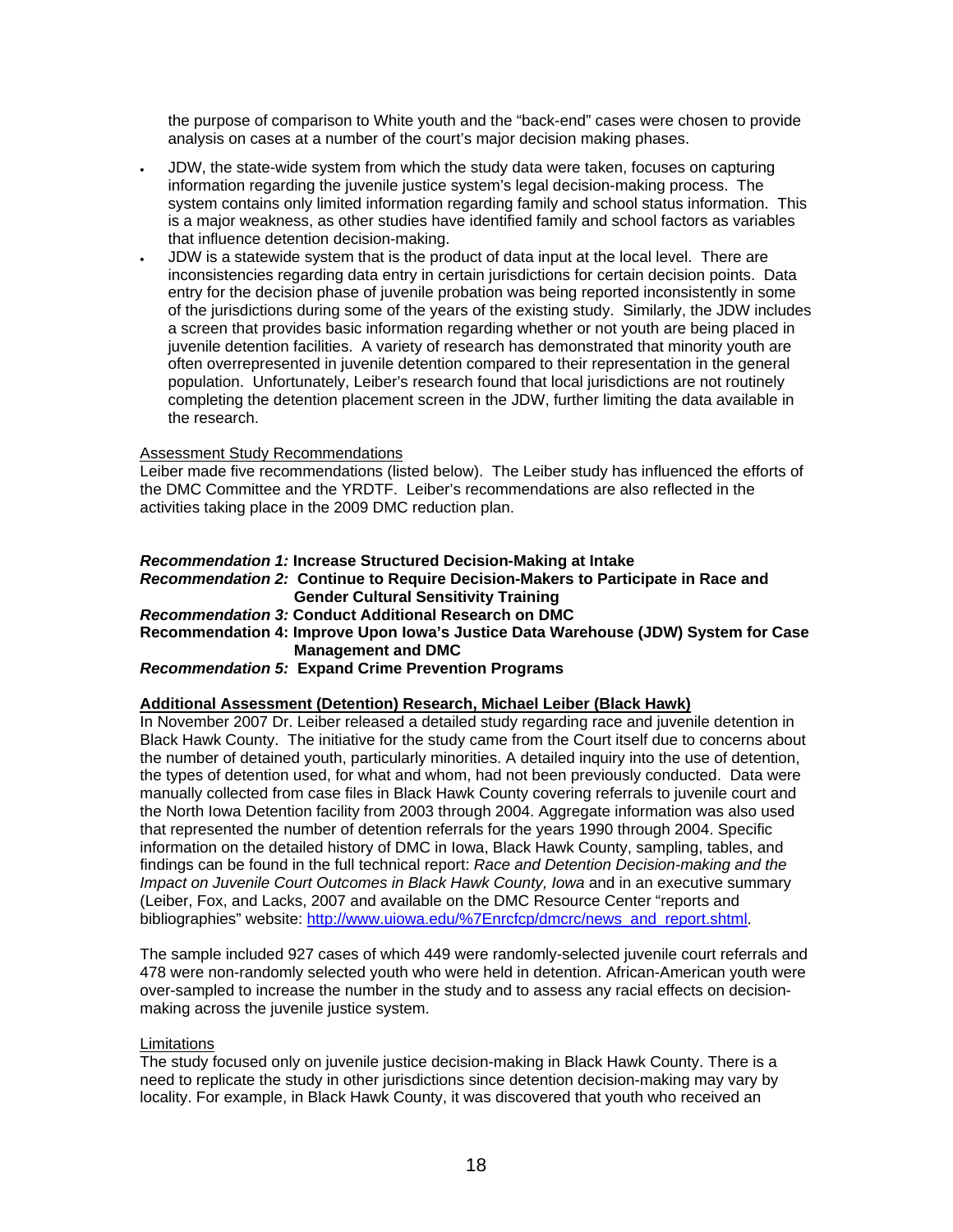informal adjustment at intake were rarely detained for probation violations. It is unknown to what extent this occurrence may be found in other juvenile courts in Iowa and elsewhere across the nation.

#### Major Findings

- Over time (1990 through 2004), the data revealed that the primary reasons for detention admissions of Whites youth was court violations, followed by property crimes and person offenses. For African Americans, it was court violations, crimes against persons, and property offenses. While drug admissions represented a small percentage of total admissions, the largest racial gap was for drug offenses for African Americans.
- African American youth were subjected to more multiple court violation detentions than were white youth. This relationship was reversed when the detention was a 48-hour hold, where whites were more likely to receive multiple 48-hour hold detentions than were African Americans.
- Legal variables (e.g., offense seriousness) and extralegal factors (e.g., age, coming from a single parent household) most often had the strongest effects on detention decision-making and decision-making in general.
- Race, individually and in combination with other variables (e.g., gender), was found to have an impact on detention and system decision-making even after considering differences in crime severity, prior record, etc. For example:
	- o Being African American substantially increased the likelihood of detention relative to similar whites.
	- o Being detained increased the chances of moving further into the system and, because being African American increased the odds of being detained, black youth as a group were more likely to receive a more severe outcome at intake than were whites.
	- o Even after controlling for offending characteristics, African Americans were found to be less likely than similar whites to participate in diversion.
	- o Race effects were also discovered at petition, adjudication, and judicial disposition. Sometimes, the effects resulted in more severe or more lenient outcomes.
	- o With the exception of decision-making at intake, race was not found to operate through detention to produce a negative cumulative impact. That is, being detained did not contribute to minority overrepresentation throughout the proceedings. This finding, however, does not diminish the impact of race on intake decision-making or the apparent impact of race at every stage examined.
- In short, both offending characteristics and racial bias appear to be contributing factors to African American overrepresentation in secure detention and in the juvenile justice system in Black Hawk County.
- Leiber and colleagues also found that being female was influential at intake and petition and worked in combination with race to influence adjudication and judicial disposition decisionmaking. These findings are consistent with previous research (*An Examination of the Factors that Influence Juvenile Justice Decision-making In The Jurisdictions of Black Hawk, Johnson, Linn and Scott, Iowa: An Assessment Study*, by Leiber, Johnson, and Fox, 2006).

#### Recommendations

| Recommendation 1: Reform Detention Admissions of All Types                                                                      |
|---------------------------------------------------------------------------------------------------------------------------------|
| Recommendation 2: Increase Structured Decision-making at Intake                                                                 |
| Recommendation 3: Continue to Require Decision-Makers to Participate in Race and Gender<br><b>Cultural Sensitivity Training</b> |
| Recommendation 4: Conduct Additional Research on DMC<br>Recommendation 5: Expand Crime Prevention Programs                      |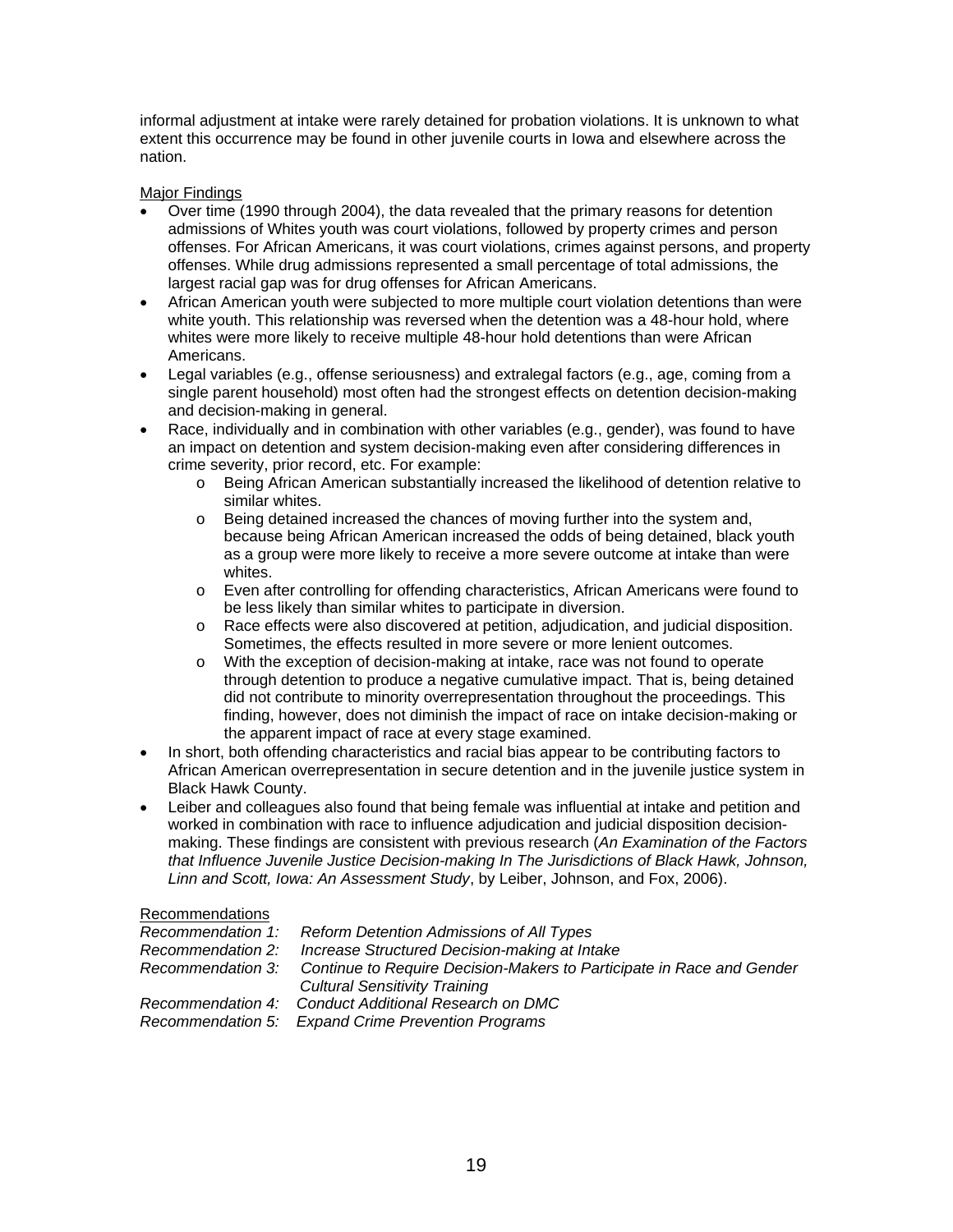#### **Further Assessment (Detention) Research, William Feyerherm (Black Hawk, Scott, and Woodbury)**

In November of 2007 William Feyerherm, Ph.D., released a study related race and the use of detention in Black Hawk, Scott, and Woodbury Counties. This analysis was requested by officials in the Iowa Division of Criminal and Juvenile Justice Planning to assess several characteristics of the detention decision making process. Specifically, interest was in examining consistency in the use of decision making criteria, whether those criteria

are used in a fashion consistent with policy expectations, whether the application of criteria is reasonably consistent across multiple judicial districts within the State, and whether there is indication that non-legal factors (particularly race or ethnicity) enter into the decision to hold juveniles in secure detention,.

Information was collected by Juvenile Court Officers on cases that had the potential to enter detention. Two data entry forms developed by CJJP staff were used: a "Pilot Juvenile Detention Screening Instrument" with standard detention intake information (delinquent history, current charges, basic demographic information, etc.), and a second instrument, 'Additional Study Information.' The second of these was designed to elicit the supervising officer's assessment of such factors as whether the youth exhibited aggressive behavior, suicidal indications, or indications of alcohol or substance impairment, and if the youth was alleged to have committed a probation violation. Data collection and data entry steps were conducted either by court officials or CJJP staff.

Blackhawk County and Woodbury County each contributed 347 cases, with Scott County accounting for 209 cases. This resulted in a total of 903 independent cases. **Conclusions** 

- The detention decision in Iowa involves two very dissimilar situations:
	- $\circ$  Detention decisions for youth who are not accused of probation violations, but are charged with offenses sufficient to consider detention
	- o Detention decisions for youth currently under probation supervision, whether or not an allegation of probation violation is accompanied by new offense allegations. For such youth, the likelihood of initial detention is very nearly 100%. For these youth, the 24-hour hearing is a point of control, with roughly 1/3 leaving detention at this point.
- For the first group of youth, variables related to their current offense, their delinquency history, and their current behavior appear to be individually related to the likelihood of detention. Multivariate analyses confirm the importance of those areas and lead to the conclusion that the decision making processes are generally consistent across jurisdictions and are strongly correlated with relevant and appropriate variables.
- For the second group of youth, the critical variables appear to be those that are related very directly to the behavior while on supervision, specifically failure to appear, runaway, school or community issues, as well as degree of parental control. On a multivariate level, the outcomes of the 24 hour hearing do not exhibit predictability or consistency across jurisdictions based on the set of information collected in this study.

#### Recommendations

- As a result of the variability identified in conclusions above, the information within counties may not be comparable across counties. From the vantage point of being able to compare patterns and move toward a consistent application of state juvenile justice policies, a more consistent and universally utilized information system would greatly facilitate this type of system management analysis, and could lead to additional opportunities for collective policy setting and consistency in practices.
- Related to Disproportionate Minority Contact, the State should examine the set of processes that places a youth under probation custody and that lead to an allegation of probation violation. In the current set of information, African-American youth comprise 23% of the group with offense allegations only, 35% of the group that has both new offense and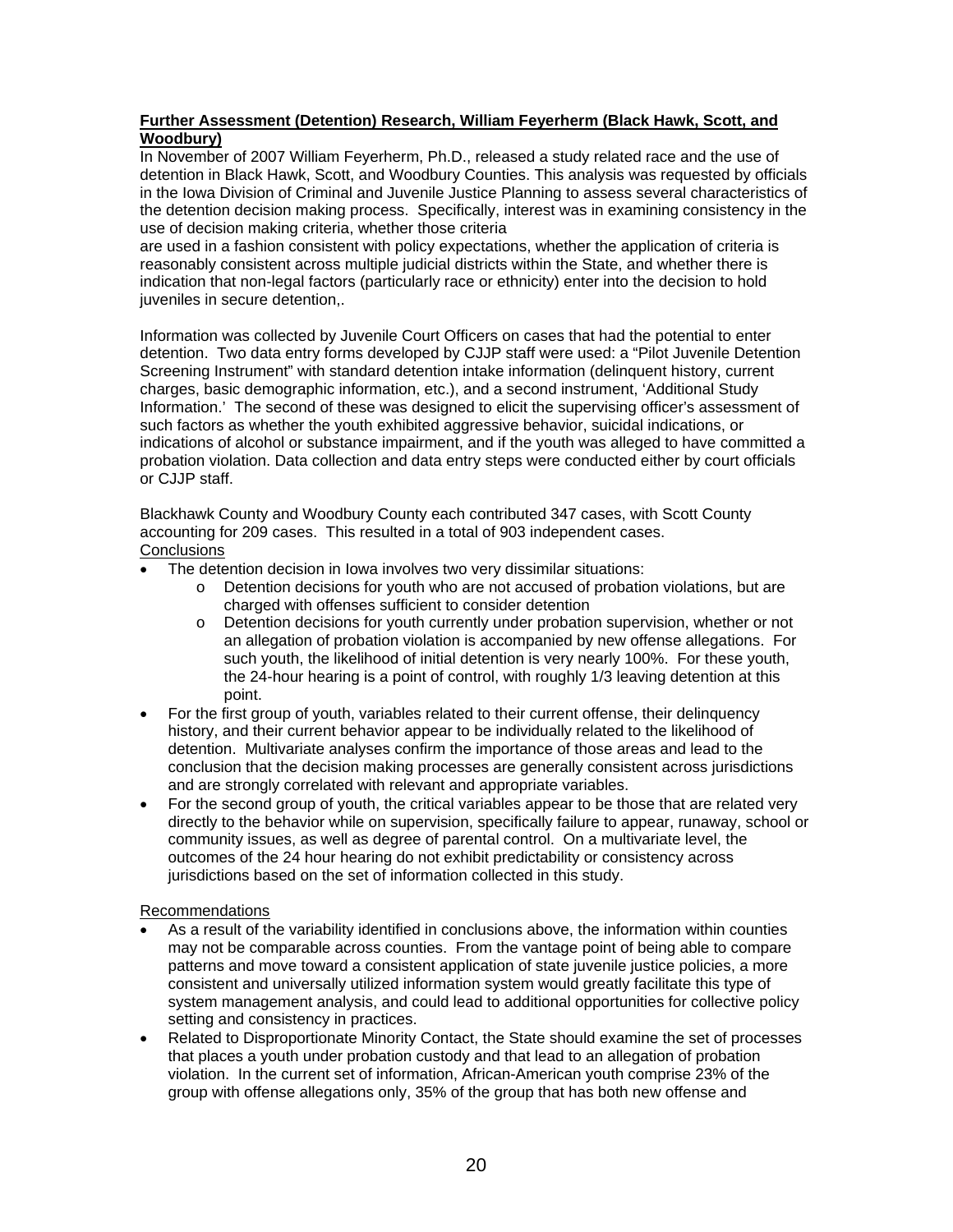probation violation allegations, and 39% of the group that has only probation violation allegations.

#### **Further Assessment (Detention, Alternatives and Decision-making) Research, Brad Richardson, et al., 2008 (Black Hawk, Polk, and Woodbury)**

In May, 2008 Brad Richardson, Ph.D., released a study first presented to the Governor's Youth Race and Detention Task Force entitled: Juvenile Detention and Alternatives: Perspectives from Three Counties.

The study was part of a larger plan to establish Iowa as an Annie E. Casey Foundation (AECF) Juvenile Detention Alternatives Initiative (JDAI) site. The AECF Director of Programs for High Risk Youth requested that the DMC Resource Center conduct a qualitative study involving top administrative officials and those employed in youth-serving systems in the three sites. The primary purpose of the study was to demonstrate commitment of top administrative officials and provide information about the use of detention and the use of alternatives to detention in three counties in Iowa: Black Hawk, Polk and Woodbury. Interviews were conducted 140 individuals. Findings and recommendations of the study are reported below:

#### **Commitment**

Top administrative officials who were identified as essential to JDAI in Black Hawk, Polk and Woodbury County participated without exception. Their leadership is considered essential for establishing policies and promoting changes necessary to achieve the desired outcomes. In addition demonstrating commitment to JDAI through participation, the information gathered indicates widespread belief that only with the full support of agency administrators will necessary changes be made in systems to reduce the secure confinement of young persons and the disproportionate confinement of minority youth.

#### Detention, Alternatives and Decision-making

A variety of services described as alternatives were described in each of the three sites. However, these services are used in ways that do not reduce the use of detention and they are not currently organized for that purpose. Youth served by alternative services were described as "*the same kids*" as those held in detention. The term *"the same kids"* also includes crossover with child welfare and school disciplinary systems. A large percentage of youth held at detention centers were reported to be referred directly from schools or school alternative programs. As a result, in addition to detention alternatives changes were reported to be needed in other systems linked to the juvenile court system. In many instances, alternative services were reported to follow, rather than precede being held in a detention center. Training and skill building in cultural and linguistic competency, employing evidenced-based practices and using tools to assist in reducing race bias in decision making were reported to be needed among juvenile court officers and also child welfare, law enforcement and school staff. The training needs identified address the finding that the formal system tends to yield to informal decision-making and it is the accumulation of informal decisions throughout the systems which lead to the over-representation of minority youth. No specific criteria currently guide decisions about who goes to the detention center or alternatives and decisions were reported to be made on a case-by-case basis with subjective information.

#### Funding Issues

In a report by Lantz (2008), funding for delinquency programs was shown to decrease between 2001 and 2005 by 62 percent (from 13.7M to 8.4M). Reduced funding and gaps in services were reported to have an effect on the use of detention. The group care cap was identified specifically as a funding issue impacting placement options. Lack of funding for mental health services was reported to be a concern because this can lead to involvement in other systems. According to anecdotal reports, there are cases where, in order to access funding for services, young persons "need to commit an offense."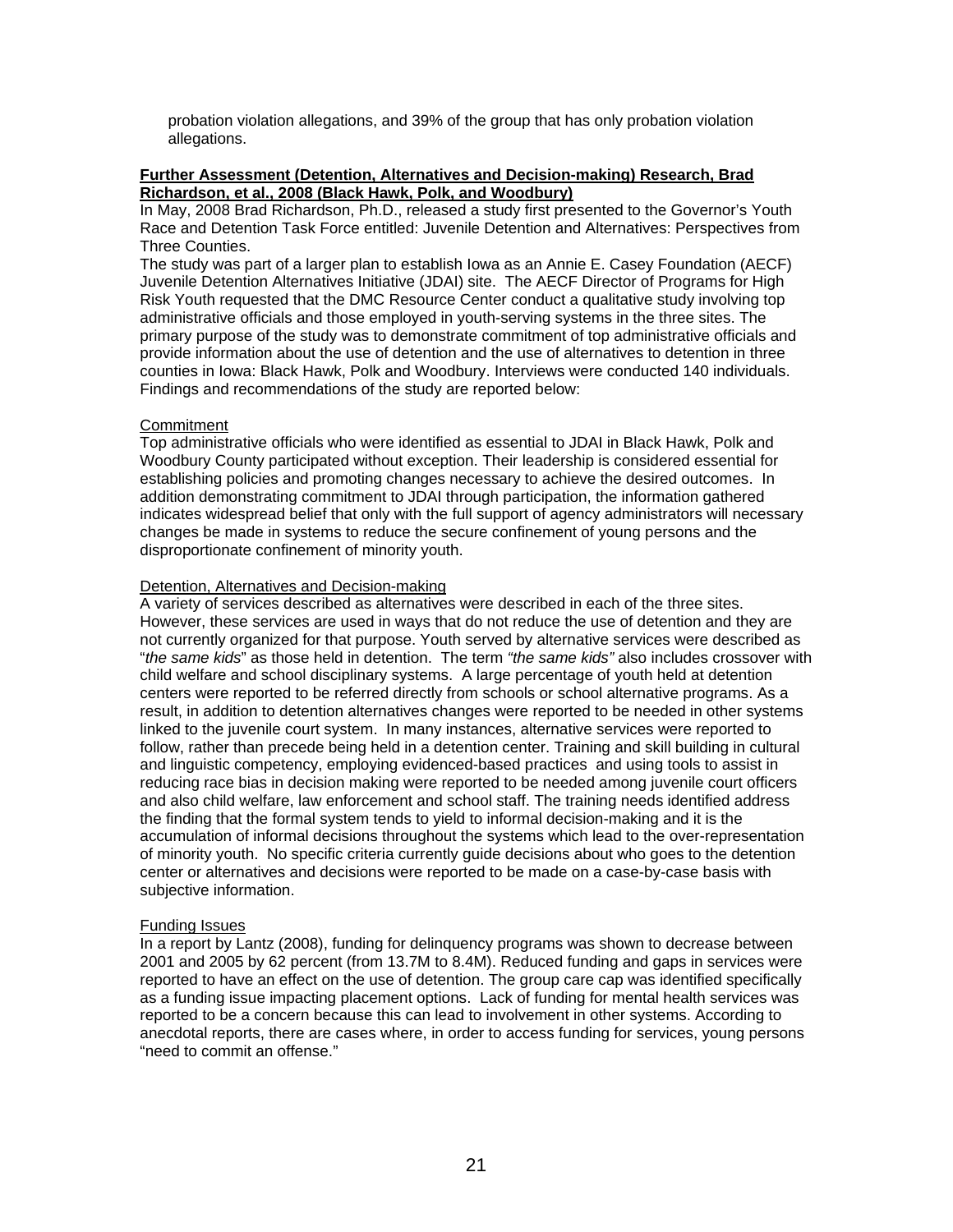#### **Collaboration**

Agencies that provide services to youth were generally reported to work well together at the systems level. On individual cases and at an interpersonal level there is considerable variation in how relevant stakeholders interact. Improving engagement of family systems and empowering children, youth and families through strategies such as family team meetings was reported to be an effective way to "*focus on what the juvenile needs rather than what I [as a provider] want.*"

#### Measures and Outcomes

Data are collected by each detention center and the Iowa Court Information System provides data which populate official relative rate matrices identifying disproportionality at decision points [\(http://www.uiowa.edu/~nrcfcp/dmcrc/facts\\_and\\_figures.shtml \)](http://www.uiowa.edu/~nrcfcp/dmcrc/facts_and_figures.shtml). However, few analyses beyond the descriptive level have been performed in part due to a lack of reliable and well-organized individual level data. While data provided in aggregate provide good overall measures (e.g., by county or detention center) analysis of individual level data are needed to further our understanding of factors and processes.

#### Cultural Competency

Concerns about the level of cultural competence were expressed in each of the sites. While there are opportunities for cultural competence training those trainings are typically "stand alone." To be more effective cultural competency content was described as a need within other ongoing agency and community training.

#### Progress Being Made

Progress was reported in raising awareness about the issue of disproportionality. Activities underway were believed to be leading toward reduced disproportionality. Increased openness to discuss the issue of racial disparities, the development of the Governor's Youth Race and Detention Task Force and specific programs and initiatives underway in each of the communities and at the state level were cited. Feelings were also expressed that much more could be done particularly in the area of cultural competency training and gaining more input from youth and parents to contribute to solutions.

*Recommendation 1: Maintain engagement and commitment of top officials who must encourage the use of evidence-based practice and who can require follow-up on measureable results of disproportionality reduction efforts.* 

*Recommendation 2: Conduct a thorough review and reorganization of services and their use, adopt evidenced-based practices and track measurable results.* 

*Recommendation 3: Restore funding to previous levels and increase funding for programs and services that intentionally target DMC reduction after reorganization under Recommendation 2 is accomplished.* 

*Recommendation 4: Family and youth follow-up study.* 

## **CJJP Research Regarding Assessment**

#### **Additional Assessment Research conducted by the state agency (CJJP)**

CJJP has performed a variety of assessment/analyses in its staff work for the JJAC, the State DMC Committee, and the Governor's YRDTF. A variety of these key data have been reported to the YRDTF and are provided below. Much of the data were taken from a juvenile detention facility data base maintained by CJJP. The data base contains information on all holds for youth in Iowa's 10 juvenile detention facilities. Information is provided, as well, from the UCR and JDW.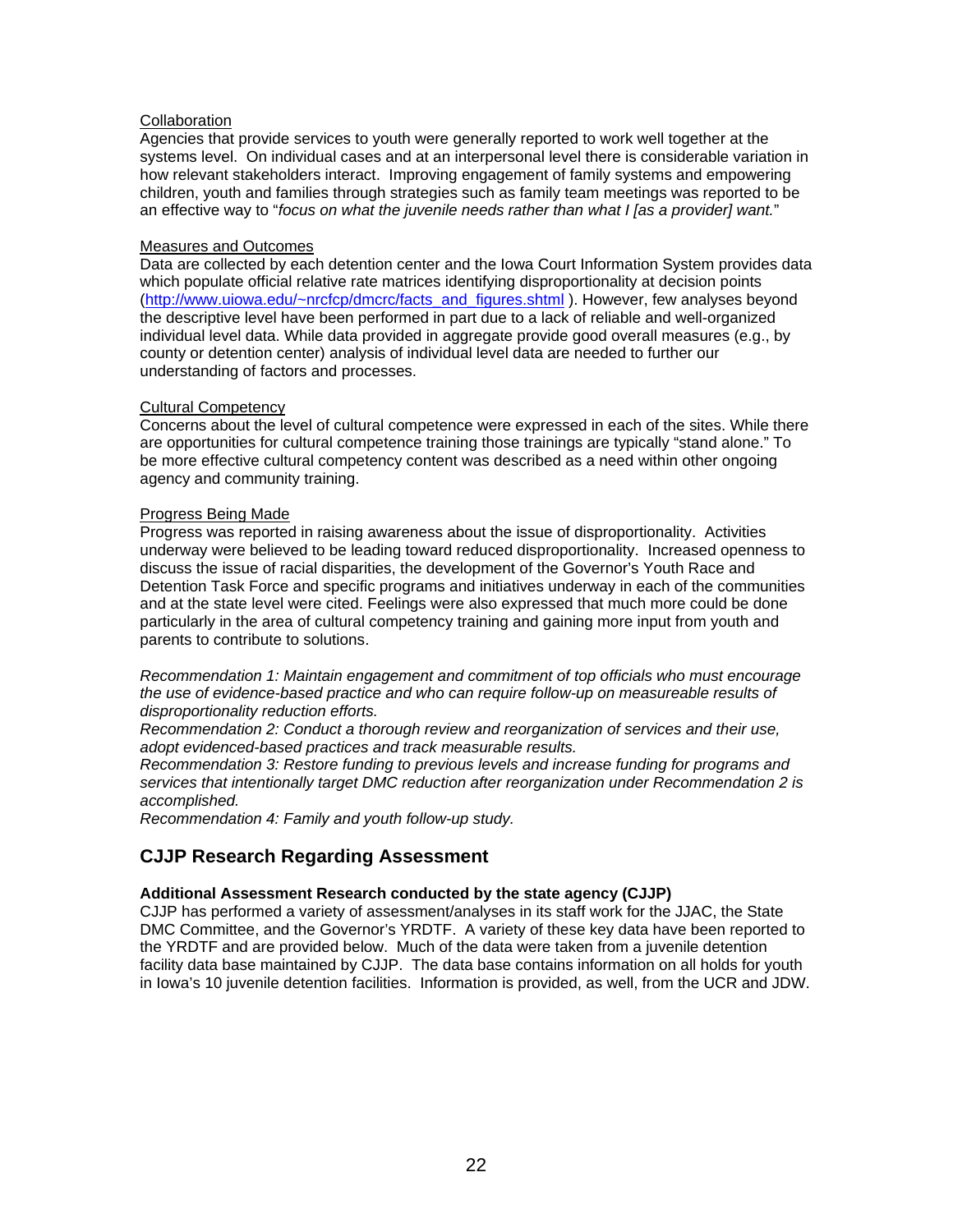#### Increases in Arrests for African American Youth

The below table reflect significant increases in arrests for African America Youth.

| <b>All Juvenile Arrests by Race</b>                             |        |        |        |        |        |          |
|-----------------------------------------------------------------|--------|--------|--------|--------|--------|----------|
| <b>All Arrests</b>                                              | 2003   | 2004   | 2005   | 2006   | 2007   | % Change |
| Caucasian                                                       | 17,886 | 16,723 | 17,065 | 17,303 | 17,408 | $-2.7%$  |
| African-American                                                | 3,012  | 2.721  | 3,699  | 3.720  | 4.814  | 59.8%    |
| <b>Other Minorities</b>                                         | 508    | 460    | 617    | 650    | 573    | 12.8%    |
| Total<br>19,904<br>21,406<br>22,795<br>6.5%<br>21,381<br>21,673 |        |        |        |        |        |          |

# Figure 17

#### **Simple Assault Arrests by Race (As a Subset of Violent Arrests)**

| (AS a Supset of Violent Affests) |       |       |       |       |       |          |
|----------------------------------|-------|-------|-------|-------|-------|----------|
| <b>Simple Assaults</b>           | 2003  | 2004  | 2005  | 2006  | 2007  | % Change |
| Caucasian                        | 1,780 | 1.613 | 1,755 | 1,822 | 1.758 | $-1.2%$  |
| African-American                 | 532   | 448   | 636   | 636   | 801   | 50.6%    |
| <b>Other Minorities</b>          | 59    | 47    | 72    | 62    | 36    | $-39.0%$ |
| Total                            | 2.371 | 2.108 | 2.463 | 2,520 | 2,595 | 9.4%     |

## **Disorderly Conduct Juvenile Arrests (As a Subset of Public Order Arrests)**

| <b>Disorderly Conduct</b> | 2003  | 2004  | 2005  | 2006  | 2007  | % Change |
|---------------------------|-------|-------|-------|-------|-------|----------|
| Caucasian                 | .196  | 1.444 | 1.521 | 1.716 | 1,630 | 36.3%    |
| African-American          | 300   | 411   | 566   | 757   | 938   | 212.7%   |
| <b>Other Minorities</b>   | 36    | 54    | 58    | 66    | 73    | 102.8%   |
| <b>Total</b>              | 1,532 | 1,909 | 2,145 | 2,539 | 2.641 | 72.4%    |

Source: Department of Public Safety - Iowa Uniform Crime Report

Remarks regarding figure:

- Overall arrests for Caucasian youth decreased during the report years.
- Arrests for African-American youth have increased nearly 60% in recent years.
	- o Arrests of African American youth for simple misdemeanors, assault (49% increase) and disorderly conduct (213% increase), were the specific offenses that most directly influenced the increase.
- African-American youth are arrested at a rate nearly six times higher than Caucasian youth.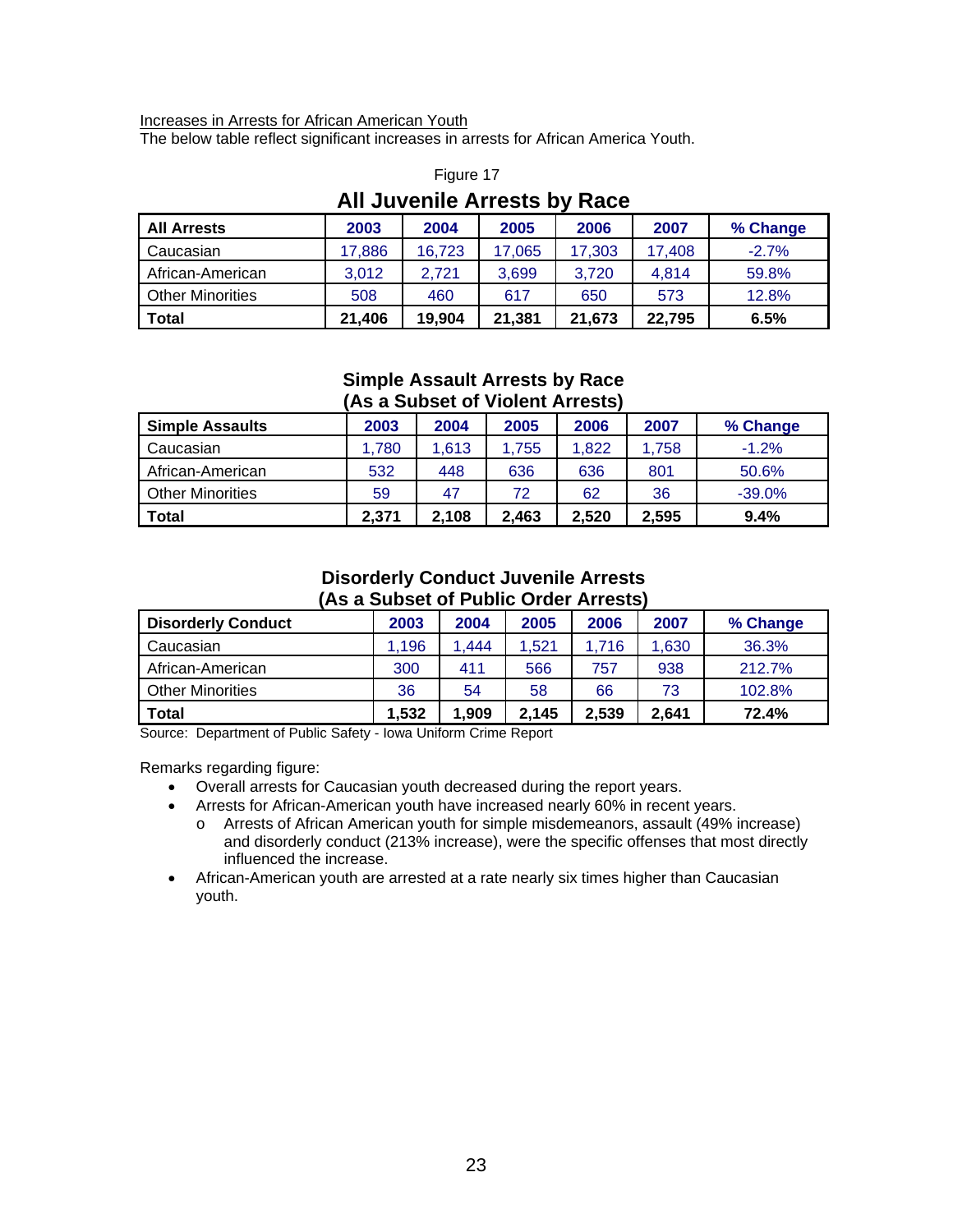Increase in the Number of Juvenile Detention Beds

Analysis by CJJP reflects a dramatic increase in the number of detention beds available in Iowa since 1993.

![](_page_23_Figure_2.jpeg)

Figure 18 **Total Number of Available Detention Beds** 

 *Source: Iowa Juvenile Detention Centers*

Remarks regarding figure:

• The total number of juvenile detention beds grew from 126 (1993) to 282 (2002), which represents a 125% increase in the number of beds.

#### Increases in Juvenile Detention Facility Holds

CJJP examined the number and percentages of youth held in juvenile detention facilities during the report years. The number of detention holds correlated with the number of detention beds until 2006.

![](_page_23_Figure_9.jpeg)

Figure 19 **Total Number of Juvenile Detention Holds**

Source: CJJP Juvenile Detention Database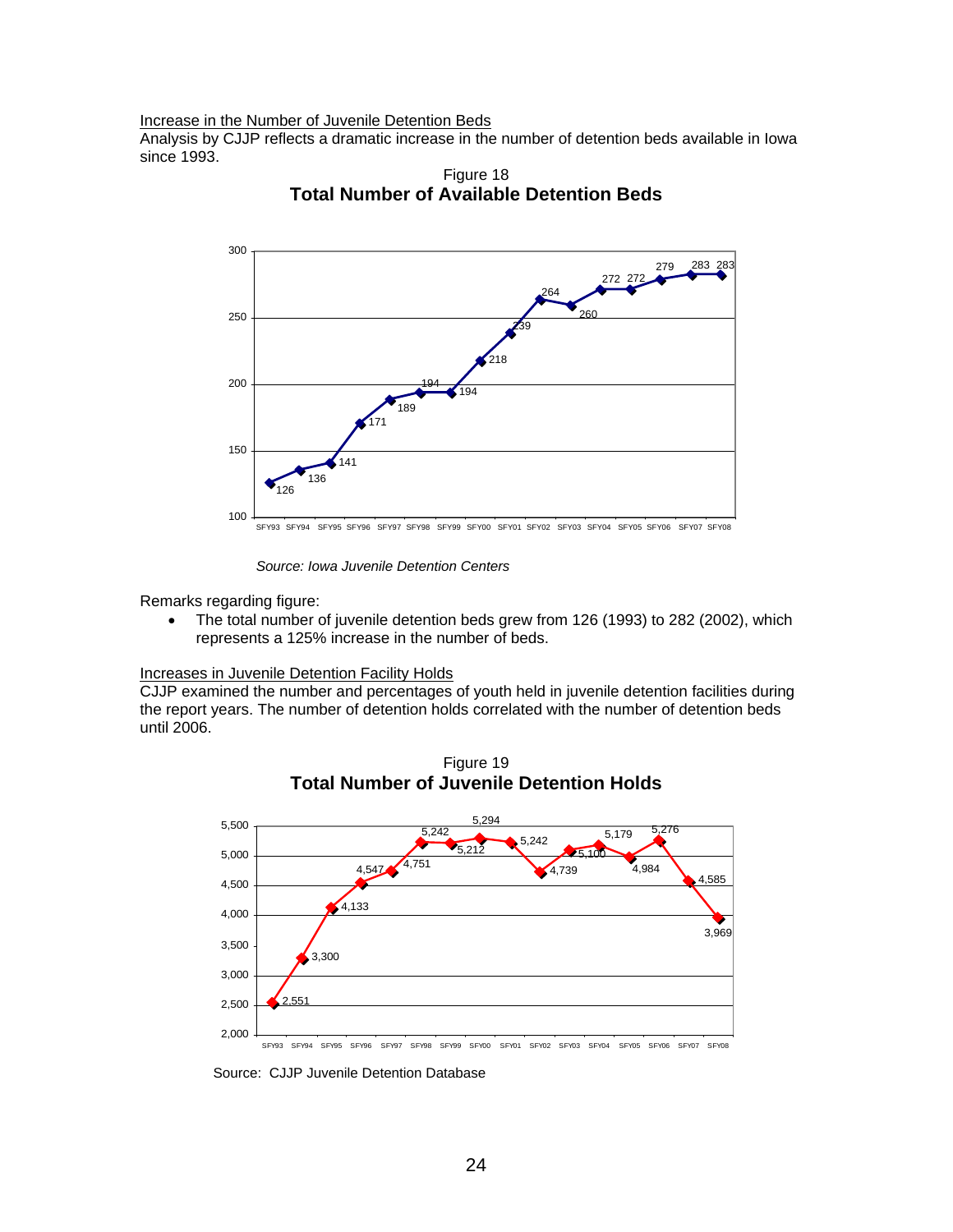- The number of detention holds increased  $108\%$  from 1993 (n=2551) to 2000 (n=5,294).
- Holds decreased 25% from 2006 (n=5276) to 2008 (n=3969).

#### Increases in Holds for Misdemeanants

Data reflects significant increases in detention holds for misdemeanants.

![](_page_24_Figure_5.jpeg)

Figure 20 **Detention Holds by Offense Severity** 

Source: CJJP Juvenile Detention Database

Remarks regarding figure:

- In 1993 54% of all detention facility holds were for felons, by 2000 36% of all such holds were for felons (n's=1,369 and 1,947 respectively).
	- o From 1993 to 2000 there was a 42% increase in holds for felons, and a 183% increase in holds for misdemeanants.
	- o In 1993 and 2008 the number of holds for felons was identical (n's=1,369 and 1,378 respectively).
- Holds for simple misdemeanants averaged 25% during the report years.
	- $\circ$  In 1993 18% of holds (n=469) were for simple misdemeanants, and in 2004 29.6% of holds were for such offenders (n=1532).

Detention Holds by Offense Severity – Caucasians and African Americans

Data reflects that significant percentages of holds for Caucasian and African American youth are for misdemeanor offenses.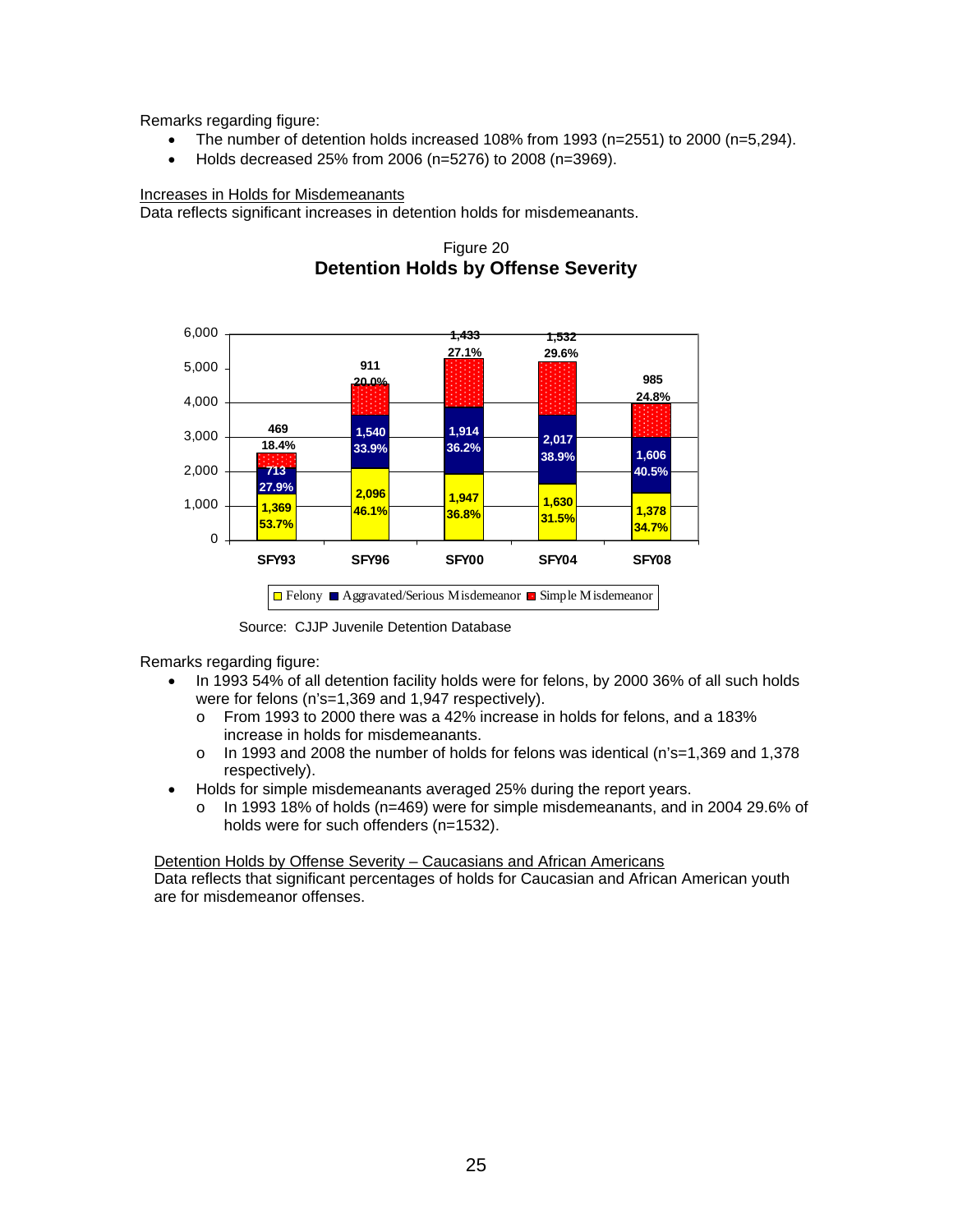![](_page_25_Figure_0.jpeg)

Source: Detention Data Base

- The percentage of detention holds for African Americans for simple misdemeanors is slightly higher than that of Caucasians (24% and 28% respectively).
- Detention Holds Original Charge/Probation Violations

Data reflects that significant percentages of detention holds are for probation violations.

![](_page_25_Figure_6.jpeg)

![](_page_25_Figure_7.jpeg)

Source: CJJP Juvenile Detention Database

Remarks regarding figure:

- Approximately 48% of detention holds are for a new offense (originating), 34% for a probation violation and 12% are for other offenses.
- Sixty-three percent of holds for a new offense are for misdemeanors, and 71% of holds for probation violators were for an originating offense that was a misdemeanor.
	- o Approximately 25% of holds for new offenders or probation violators were for simple misdemeanors.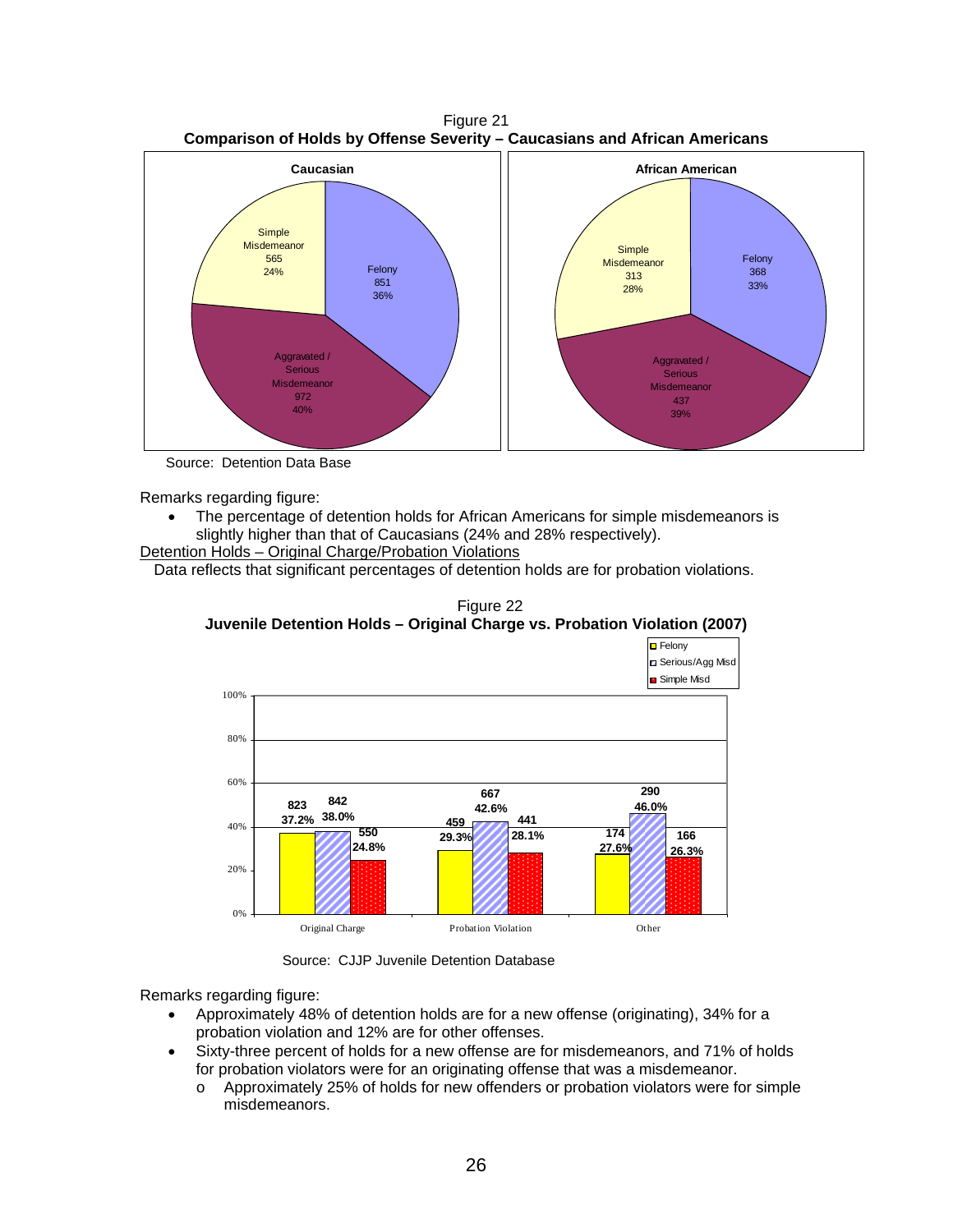#### Disposition from Detention

Data reflects that significant percentages of youth return to their home after a detention hold.

![](_page_26_Figure_2.jpeg)

Figure 23 **Disposition From Juvenile Detention by Offense Severity (2007)**

Source: CJJP Juvenile Detention Database

Remarks regarding figure:

- Over half of all youth are sent home at release from detention.
- Approximately 20% of youth are sent to an out-of-home placement at release from detention.
- A higher percentage of youth detained for misdemeanors are sent home after their hold than felons.

#### Allegation Comparison – Referrals to Juvenile Court

CJJP maintains data regarding juvenile court decision making in its Justice Data Warehouse (JDW). Given the changes in detention as reflected in the previous figures, CJJP sought to determine the types of offenses for which youth were being referred to juvenile court. The data in the figure is a count of the allegations referred to juvenile court. The data in the figure compares the types of allegations for which minority and Caucasian youth are referred to juvenile court.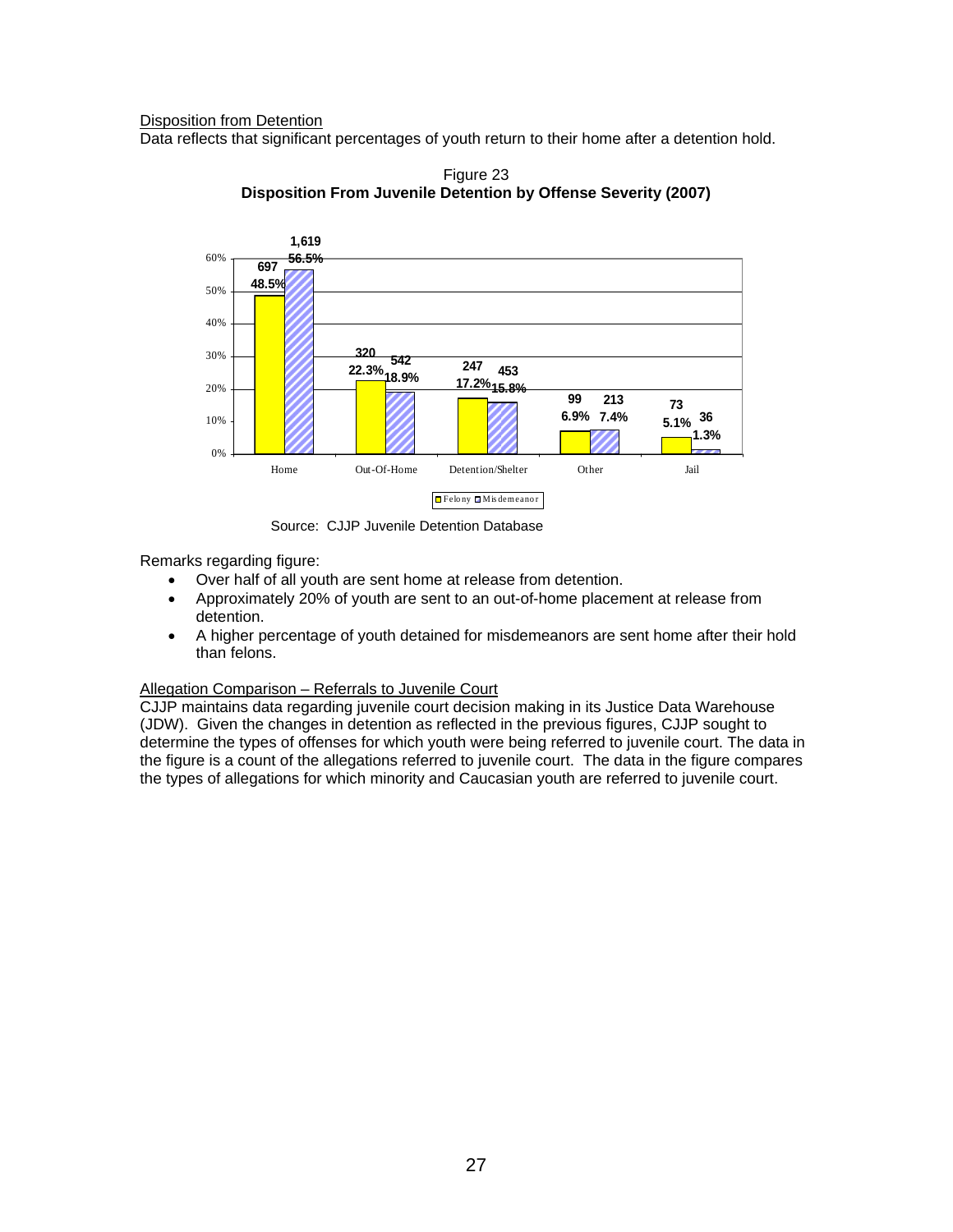#### Figure 24 **Comparison of Allegations by Race**

![](_page_27_Figure_1.jpeg)

#### **2003 Vs. 2007 Allegations - Caucasian**

![](_page_27_Figure_3.jpeg)

Source: JDW Note: Includes felonies and misdemeanors only.

Remarks regarding figure:

- The number of allegations for which Caucasian youth were referred to juvenile court decreased in all categories during the report years. The most significant reductions were in property and public order offenses.
- The number of allegation for which minority youth were referred to juvenile court increased in all categories except other during the report years. The most significant increases were in property and public order offenses.

# **Phase III: Intervention**

Where DMC exists an intervention plan for reduction has been developed targeting contributing factors. Progress on each planned activity from 2008 is described below. Each of the activities have been approved by the DMC Committee, YRDTF and the JJAC.

# **(1) Progress Made in FY 2008: Activities Implemented and Progress Made**

## **State Level Interventions**

#### **State Level Progress**

*DMC Committee* - Iowa continues to maintain an active DMC Committee. The group has met approximately every other month for the past 9 years. The group includes members of the minority community, a broad base of juvenile justice system related staff, local planners, researchers, community activists, etc. The DMC Committee is a subgroup of the JJAC, but many of its members are not on the JJAC. CJJP provides the staff support for Iowa's DMC Committee.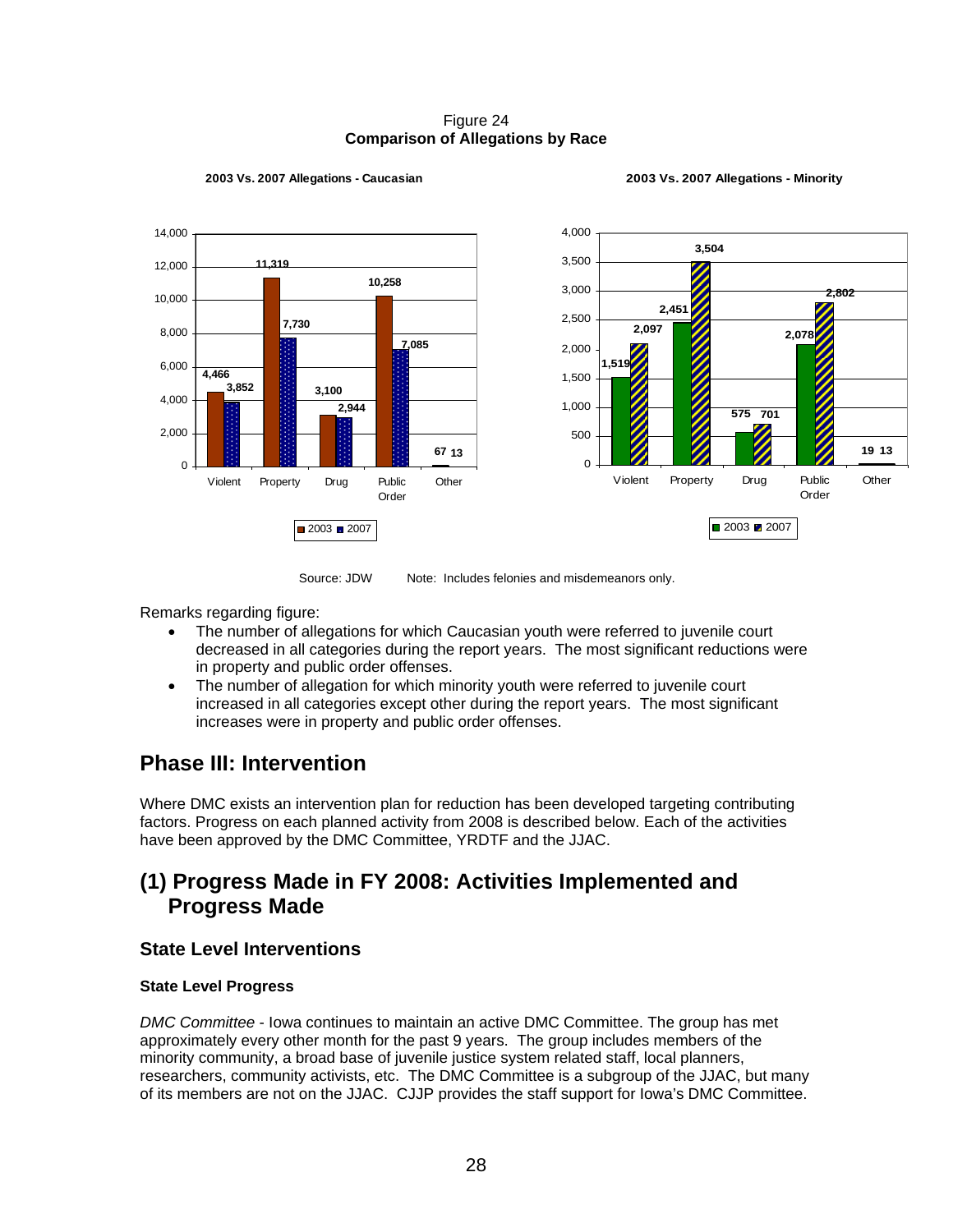#### **DMC Committee Activities Implemented**

- Provided oversight for all the DMC related activities of the JJAC.
- Assisted in the planning and implementation of the DMC Resource Center
- Assisted in the planning of Iowa's DMC Conferences in 2002 through 2008.
- Participated in a visit by the Annie E. Casey Foundation in August 2007 related to Iowa's becoming a Juvenile Detention Alternative Initiative site and multiple subsequent visits therafter.
- Reviewed and involved in the planning, implementation and release of Iowa's updated assessment and detention studies.
- Involved in providing a variety of information to local media.
- Involved in review and feedback on DMC Matrices.
- Involved in meetings on the use of funds related to DMC.

#### **DMC Committee Activities Not Implemented**

• Planned activities were implemented – committee continues to identify ways to expand the use of information to broader audiences.

*Governor's Youth Race and Detention Task Force* – In May 2007 the first meeting of the Governor's Youth Race and Detention Task Force (YRDTF) took place. The YRDTF is staffed by CJJP. Governor Culver is utilizing the group to reduce the over-representation of minority youth in juvenile detention. Membership of that group includes state department heads from Public Safety, Human Rights, and Education; a liaison from the Governor's office; staff representatives from Iowa's federal senatorial delegation, the state Attorney General's Office, Department of Human Services; state law enforcement, prosecutorial, and county associations; the State Public Defender, the Executive Director of the state ACLU; key community members; etc. Governor Culver issued Executive Order 5 October 30, 2007, which outlines the overall activities of the YRDTF. The establishment of the YRDTF was considered a major factor in the naming of Iowa by the Annie E. Casey Foundation as one of its Juvenile Detention Alternatives site at the state DMC Conference in November 2007. Subsequently, Governor Culver signed into law the first Minority Impact Statement Bill (HF 2393). The new law means that legislators will have pending legislation reviewed to anticipate any racial disparities that may result so that they can consider alternative policies.

#### **YRDTF Activities Implemented**

- Provided oversight regarding Governor Culver's effort to reduce minority overrepresentation in juvenile detention.
- Reviewed research conducted by: the Casey Foundation, the Leiber studies, the Feyerherm study, the study by the DMC Resource Center (Richardson, et al.) and data from CJJP's detention data base, JDW, etc.
- Sent key staff to the Casey Foundation 2008 Conference and also to Iowa's 2008 state DMC Conference and Sioux City regional DMC conference.
- Participated in on-site training and technical assistance by Casey consultants in 2008.
- Assisted in Iowa's becoming a site for the Annie E. Casey Foundation's Juvenile Detention Alternatives Initiative.

#### **YRDTF Activities Not Implemented**

All anticipated activities were implemented.

*DMC Resource Center -* In January of 2002 Iowa established its DMC Resource Center effort at The University of Iowa School of Social Work, National Resource Center for Family Centered Practice. The Resource Center concept was developed with consultation from OJJDP staff and technical assistance consultation (Randy Thomas). The JJAC has approved \$100,000 to continue its DMC Resource Center effort.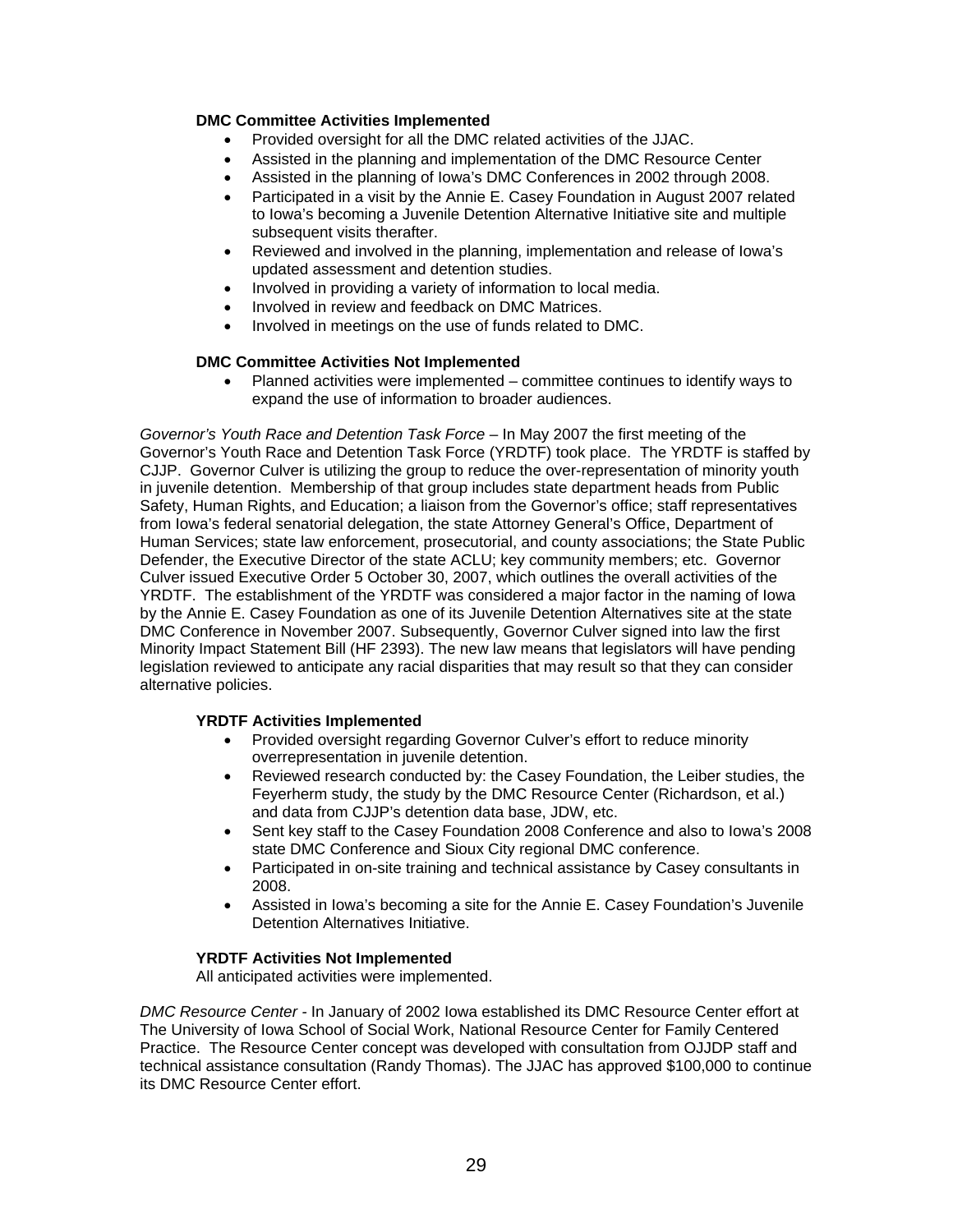#### **DMC Resource Center Activities Implemented**

- Provided support for the annual DMC Conference. Nearly 300 persons attended the December 2008 conference. The conference attracted attendees from multiple states, including DMC Coordinators from other states.
- Conducted interviews with decision makers in Black Hawk, Polk, and Woodbury Counties regarding local detention and decision-making practices, DMC, use of alternatives, etc. A report was released in 2008.
- Provided technical assistance to three local Iowa Sites planning assistance, data analysis, training, local event facilitation, etc. (see detailed information regarding efforts in sites later in this report).
- Participated in visits by the Annie E. Casey Foundation and in JDAI related work in sites.
- Reviewed and was involved in the Leiber and Feyerherm studies.
- Received feedback from local DMC sites, DMC Committee and CJJP to monitor the effectiveness of their efforts.
- Maintained the State DMC Website website contains information relevant to DMC ([http://www.uiowa.edu/~nrcfcp/index\\_dmcrc.htm\).](http://www.uiowa.edu/~nrcfcp/dmcrc/)
- Worked with state DMC Committee and YRDTF on various DMC-related activities.
- Participated in national conference planning and on national DMC conference calls.
- Participated with national organizations seeking to reduce DMC.
- Participated in efforts to include child welfare and education in DMC reduction efforts.
- Published articles in peer reviewed journals related to DMC.
- Participated in television and radio programs related to DMC.
- Served as mentor to others states and participated in OJJDP DMC Coordinator training.

#### **DMC Resource Center Activities Not Implemented**

• All planned activities were implemented.

*Juvenile Detention Alternatives Initiative* – In November 2007 Bart Lubow from the Annie E. Casey Foundation named Iowa as a new Juvenile Detention Alternative Initiative Site (JDAI). JDAI is a detention reform initiative that requires sites to study detention policies, prioritize those youth they seek to detain, and utilize alternatives for those youth who can best be served in alternatives. JDAI has been one of a small number of initiatives that have been able to influence DMC in a number of sites across the country.

#### **JDAI Activities Implemented**

- CJJP released RFA for potential local Casey sites JJDP Act related funds included in RFA.
- In response to RFA, JJAC awarded Black Hawk, Polk, and Woodbury Counties site status for JDAI providing funding and additional technical assistance.
- Sites began work in summer, 2008 and sites attended national JDAI conference.
- Casey made site visits and provided two specified trainings (launch and fundamentals) in 2008, and one training (risk assessment training) in 2009.
- Casey scheduled technical assistance for 2009.
- lowa seated it's own state level committee to develop a detention screening instrument in 2009. The group has met once and anticipated to have a tool developed by early summer 2009.

#### **JDAI Activities Not Implemented**

All anticipated activities were implemented.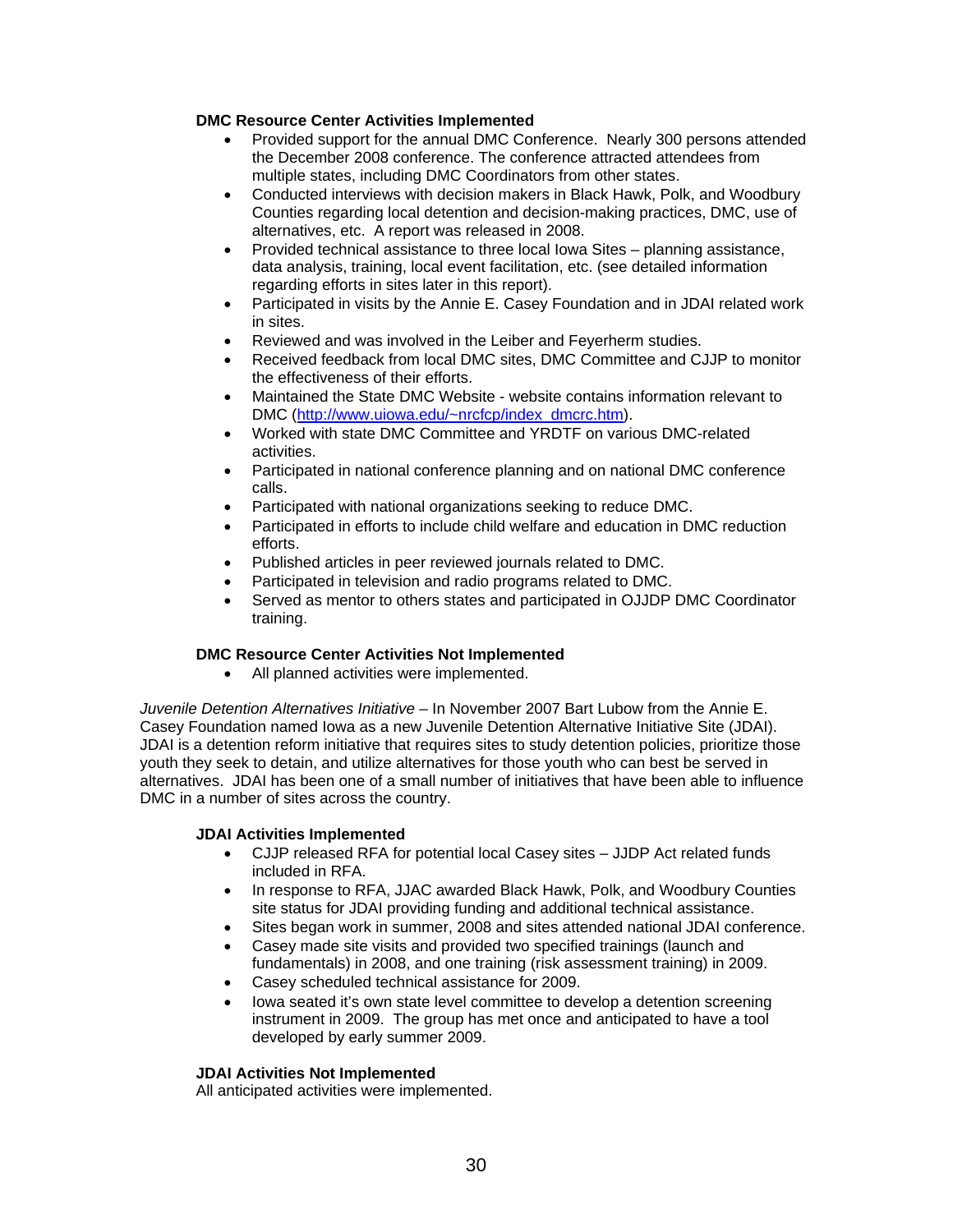*Other State Level Efforts Implemented Related to DMC* – Listed below are a variety of other state activities with direct relevance to DMC.

- *Justice Data Warehouse* An extensive discussion of the justice data warehouse (JDW) is provided at the beginning of the DMC plan. New activities regarding the expansion of ICIS data and assessment tools being utilized by the Chiefs are discussed there as well. *Given the expanded information available, JDW will continue to be a critical tool as Iowa moves forward with implementation of its DMC efforts.* It is a tool that will be accessed as Iowa updates its assessment process in select counties and works to develop a state detention risk assessment tool.
- *Community Allocation Process* As described in previously submitted plans, the JJAC and CJJP are now in the eighth year of a process that utilizes a significant portion of JJDP Act Title II, Enforcing Underage Drinking Laws funds, and JAIBG funds through a community allocation process. The funds are allocated to local Decat Governance boards. Through the Decat process communities are allowed to prioritize funding to locally address the child welfare/juvenile justice issues of greatest importance. Some of the types of programming funded through the local allocation process with the potential to influence DMC include local conferences, substance abuse prevention activities, after school or summer school programs, specialized curricula, tracking and monitoring, school based liaisons, day treatment, aftercare, etc. The allocation process has helped move decision making to the local level where it is believed that there is ultimately the greatest potential for reducing DMC. A vital role for CJJP staff and the DMC Resource Center will be to serve as a resource to assist local planning entities with information, training, local planning tools, programmatic information etc. *As a result of training provided through the CDWD, CJJP has increased local knowledge regarding DMC, making the Decats better equipped to plan for DMC; over the past year the plans have improved and reflect accordingly. It should be noted, however, that the substantial reduction in JJDP Act related funding, and the dramatic increase in federal performance requirements, have made continuation of the community allocation impractical.* The JJAC voted in February 2008 to discontinue the community allocation process and to move to an allocation by Judicial District, as described immediately below.
- *Allocation of JJDP Act Related funds by Judicial District* Beginning October, 2008, the majority of the federal 2008 formula grant award were combined with other JJDP Act related funds and are allocated to the juvenile court services offices in each of the State's eight judicial districts. The chief juvenile court officer for each judicial district submits plans to CJJP for approval and for authorization of allocations. The allocations are based on the percentage of child population ages 5-17 in each judicial district. The funds are expended in one or more of the appropriate formula grant program areas. This approach allows for regional planning by judicial district to prioritize the juvenile justice issues and develop strategies to address local needs. This approach also requires the districts to develop their own priorities and develop strategic plans to address the issues. CJJP continues to provide resources (e.g. county level data and technical assistance) to assist in the development of the plans.
- *JJDP Act Secure Facility Compliance Monitoring* A significant part of Iowa's compliance monitoring for the JJDP Act DMC requirement relates to its monitoring of jails and detention facilities to ensure jail removal, sight and sound separation, and deinstitutionalization of status offenders. CJJP maintains an extensive compliance monitoring system. Virtually all of the state's compliance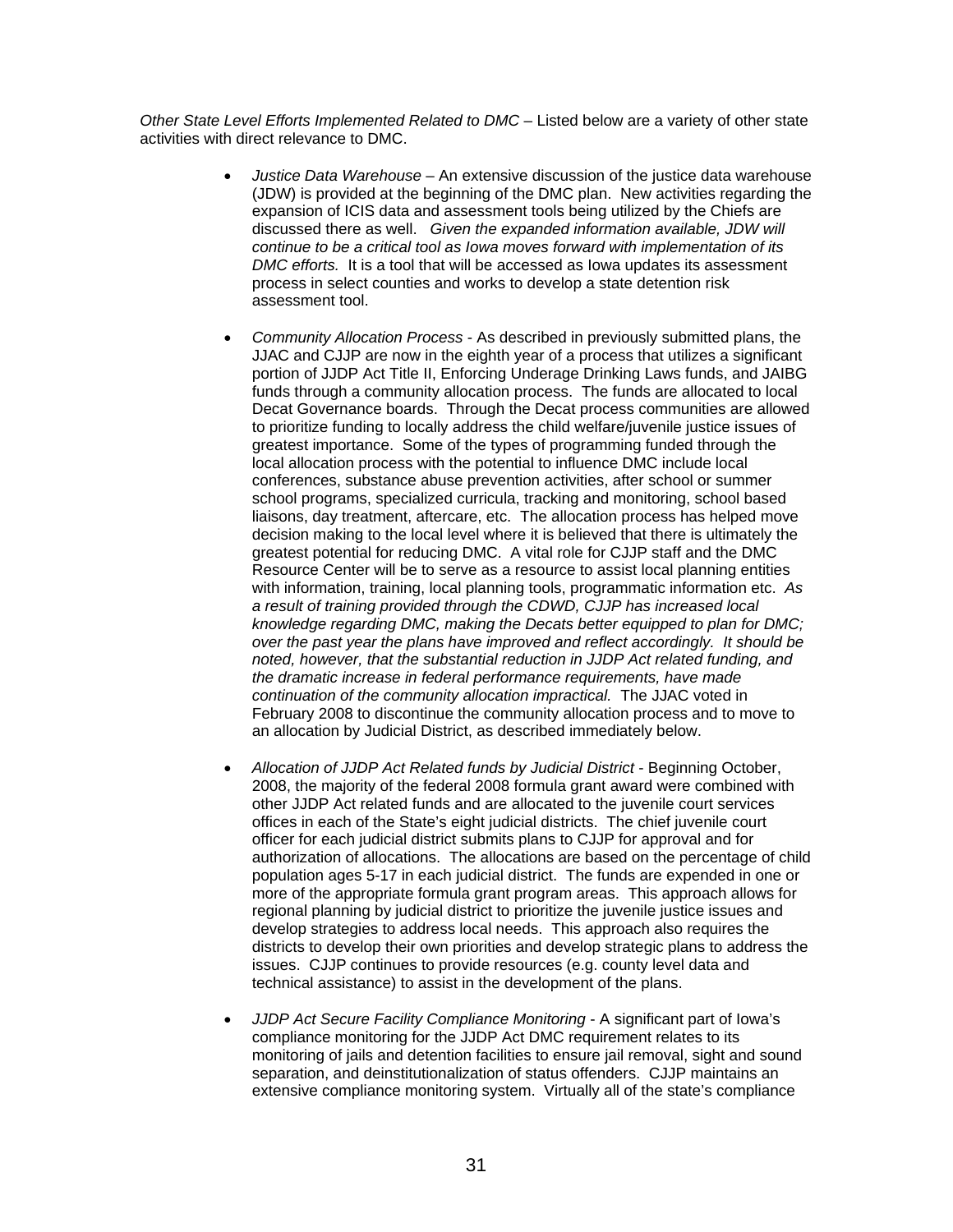monitoring information is collected by race. *Iowa will continue to maintain that system.*

- Information Effort with the Iowa Department of Human Services In the spring and summer of 2004 through 2008 the DMC Committee and the Gender Specific Services Task Force released reports that provided county level state service and decision making information. Data from those reports are available on the website [\(http://www.state.ia.us/dhr/cjjp/juve\\_delinq\\_data/juve\\_data.html\).](http://www.state.ia.us/dhr/cjjp/juve_delinq_data/juve_data.html) Extensive court processing/service information is provided by race and gender. The effort provides information regarding a variety of state DHS services (i.e. group care, family foster care, family centered services, shelter care, detention, state training school admissions, etc.), and court decision making phases (referral, diversion, petition, consent decree, adjudication, etc.). The information has assisted state and local officials in their planning efforts.
- *Iowa DHS Effort to Impact on Needs of Youth of Color in the Child Welfare System (Minority Youth and Families Initiative (MYFI)). --* As part of the DHS child welfare system redesign a specific initiative was created to increase statewide awareness, examine decision-making, provide more cultural responsive services, and improve outcomes for children of color (specifically the initiative was designed to specifically address the needs of African American children in Polk County and Native American in Woodbury County). The child welfare redesign called for a two-pronged approach consisting of 1) the initiation of local demonstration projects to increase positive outcomes for youth of color, and 2) and partnering with the existing efforts of the DMC Resource Center related to policy recommendations and site work (University of Iowa). Over the past four years the Resource Center has been involved in examining data on decision points (both quantitative data through the Child Welfare Information System and local collection and qualitative data collected through on-site shadowing at DHS offices), providing technical assistance to the two local sites involved in the DHS initiative (Woodbury and Polk Counties), and working to connect the child welfare and juvenile justice systems. Both of the DHS sites are jurisdictions the Resource Center is working with for its juvenile justice related work with CJJP and the DMC Committee. The Resource Center has specifically attempted to connect the DHS efforts with its juvenile justice related activities in those sites. Funding from the DHS Children of Color effort helped support the DMC Committee's DMC Conferences beginning in 2005.
- *Urban Children are Really Essential* (U.C.A.R.E.) Urban Dreams, a local youth serving agency secured a federal grant that allows DMC-related efforts in a number of Iowa communities. The DMC Committee is partnering with U.C.A.R.E. to target efforts in some of the communities in which the DMC Resource Center is working and in other areas of the state with higher than average minority populations.

## **Local Level Interventions**

*Local Interventions –* Iowa utilizes The University of Iowa DMC Resource Center to provide information and education, training, technical assistance and research and evaluation capacity for the state and local communities. In the past, the DMC Resource Center has worked with at least nine sites or other local planning entities to increase awareness and enhance local data analysis, planning, and policy efforts related to DMC (Black Hawk, Polk, Woodbury,

Hamilton/Humboldt/Wright, Muscatine, Scott, Webster, Linn and Johnson Counties). All of the sites have higher than average minority populations, express concern about over-representation, and have significant over-representation-related issues. Currently resources are only available to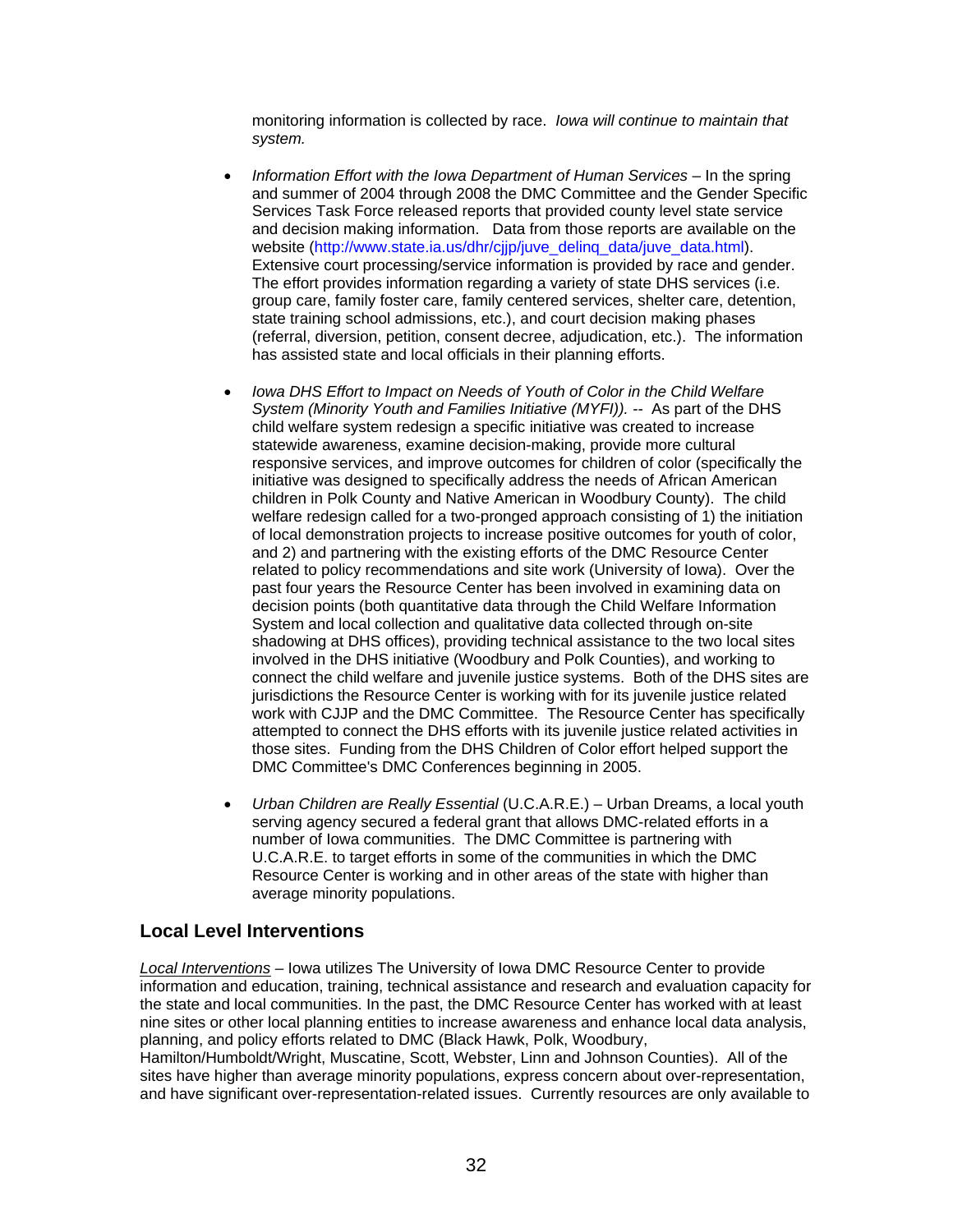provide continuing targeted technical assistance to Black Hawk, Polk, and Woodbury; however, contact has been maintained and some activity exists in most of the other sites. Over 2009 the Resource Center will begin providing localized technical assistance in Johnson County.

#### **Black Hawk County Interventions Progress Made in Black Hawk County in 2008 Black Hawk County Site Activities Implemented**

- Continued efforts of local DMC Committee.
- Participation of DMC Resource Center with local DMC Committee & local DMC Coordinator.
- Local data collected; utilized assistance of DMC Resource Center with collection and analysis of qualitative data.
- Actively participated in state DMC Conference, and state DMC Committee.
- Continued staff support for local efforts.
- Local provider participated with state DMC Coordinator in Public Televisionsponsored television program on disproportionality.
- Established and maintained local JDAI committee and subcommittees, participated in Casey JDAI training and technical assistance efforts, serving on state-level committee to develop a detention screening instrument, developing local plans regarding detention reform.

#### **Black Hawk County Site Activities Not Implemented**

•All planned activities were implemented.

#### **Polk County Interventions**

#### **Progress Made in Polk County in 2008**

#### **Polk County Site Activities Implemented**

- Actively participated in state DMC Conference and state DMC Committee.
- Served as the site of the statewide DMC Conference each year since 2002.
- Met regularly about issues of disproportionality (Decat, Urban Dreams/UCARE etc.) and the DMC Resource Center are regularly present in the community.
- Worked with the DMC Resource Center providing data related to youth who appear at the detention center.
- Received ongoing DMC Resource Center TA with the child welfare initiative and over-representation in juvenile justice (crossover).
- Coordinated DMC effort in Polk County with state-funded initiative to reduce disproportionality in child welfare (MYFI).
- Established and maintained local JDAI committee and subcommittees, participated in Casey JDAI training and technical assistance efforts, serving on state-level committee to develop a detention screening instrument, developing local plans regarding detention reform.

#### **Polk County Site Activities Not Implemented**

All planned activities were implemented.

#### **Woodbury County Interventions**

#### **Progress Made in Woodbury County in 2008**

Woodbury County Site Activities Implemented

- Conducted  $6<sup>th</sup>$  annual County DMC Conference with national participation
- Utilized federal TA to conduct site visit and serve as speaker at conference and for other local DMC issues.
- Actively participated in state DMC Conference, and state DMC Committee.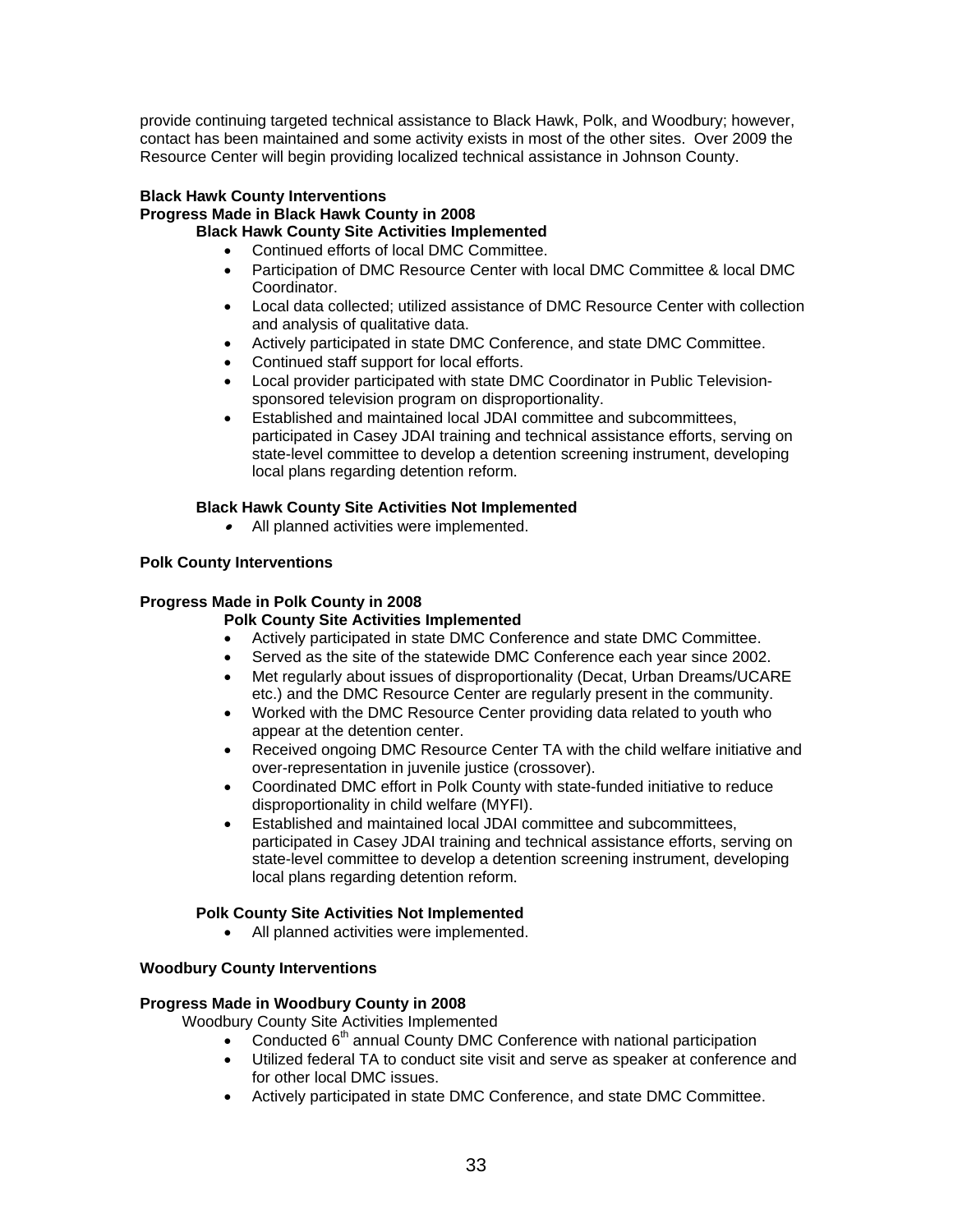- Prepared other local plans that reflect DMC as an issue being addressed by community.
- Participated in Georgetown Certification program to address "crossover youth."
- Obtained staff support for local efforts through local initiatives.
- Connected local community groups, national groups (e.g., Race Matters Consortium, Center for Study of Social Policy, Casey Family Alliance) targeting over-representation in the juvenile justice and child welfare systems and local Community Initiative for Native Communities and Families.
- Conducted local training and meetings through DMC Resource Center and Minority Youth and Families Initiative, First Nations, CINCF and national organizations (see above) including Iowa Department of Human Services and a variety of other state agencies (e.g., Workforce Dev., Econ. Dev.).
- Collected data at detention center and at JCS.
- Actively participated in state DMC Conference, and state DMC Committee.
- Established and maintained local JDAI committee and subcommittees, participated in Casey JDAI training and technical assistance efforts, serving on state-level committee to develop a detention screening instrument, developing local plans regarding detention reform.

Woodbury County Site Activities Not Implemented

All planned activities were implemented.

# **(2) DMC Reduction Plan for 2009**

## **State Level Plans**

#### **Strategies and funding information (Phase III - 2 (a) and (b)).**

Provided below is the state level reduction plan related to DMC. CJJP has organized the reduction plan in a manner that connects reduction activities to recommendations in Dr. Leiber's updated assessment study. These assessment recommendations are presented immediately below along with a time task plan that lists activities and related Leiber recommendations. These recommendations are consistent with the recommendations of the YRDTF which will be released in May, 2009. (Similar plans for sites immediately follow the state level reduction plan.)

Assessment Study Recommendations *Recommendation 1:* Increase Structured Decision-Making at Intake

*Recommendation 2:* Continue to Require Decision-Makers to Participate in Race and Gender Cultural Sensitivity Training

*Recommendation 3:* Conduct Additional Research on DMC

Recommendation 4: Improve Upon Iowa's Justice Data Warehouse (JDW) System for Case Management and DMC

*Recommendation 5:* Expand Crime Prevention Programs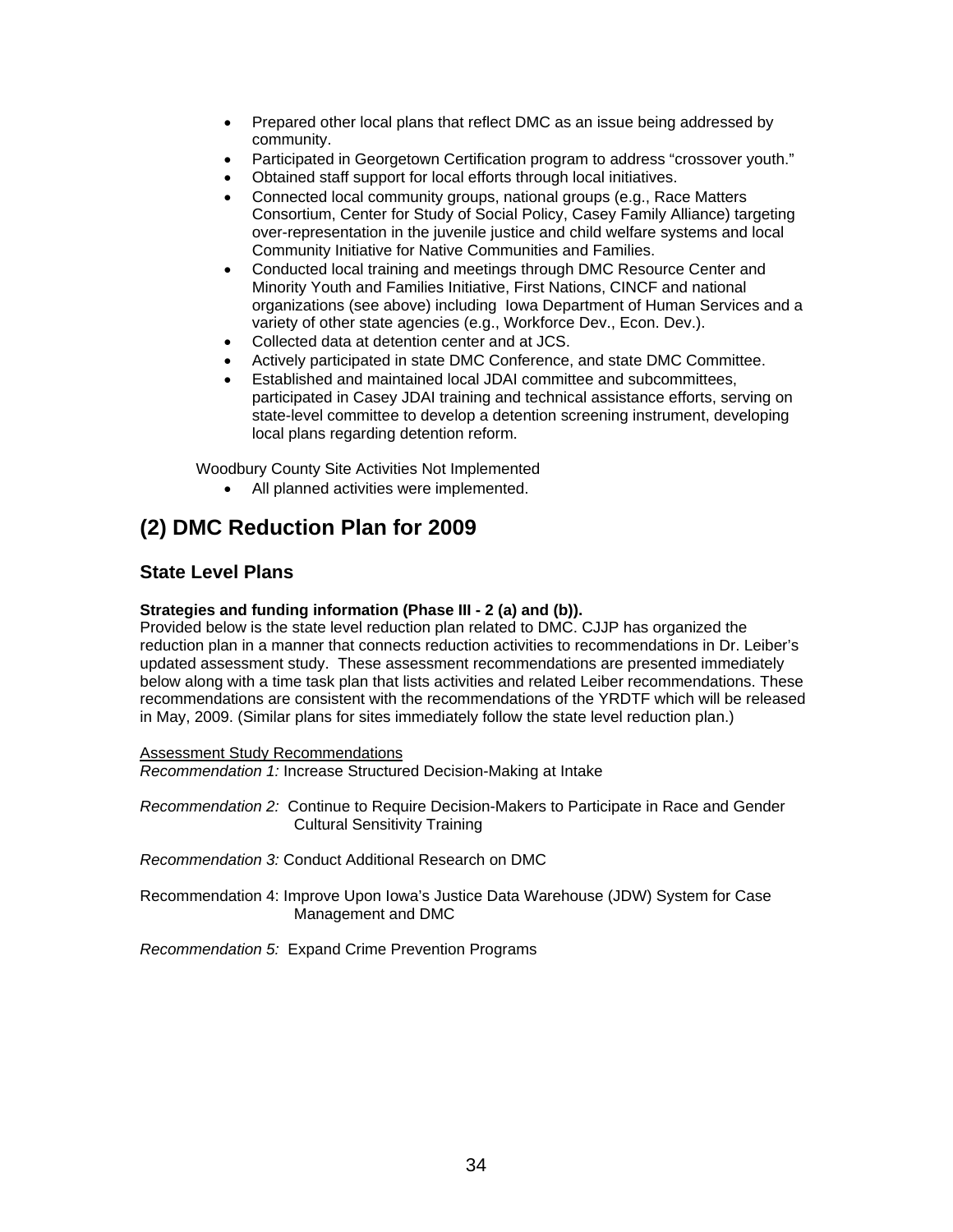## **Overview of Activities, Timeline, & Identification of Efforts Supported with Formula Grant Related Funding**

| וו ווטומנטט ו מוומוווק<br>Activity                                                                                                                                                                                                                                                                           | <b>Timeline</b>                                                                                                                                    | <b>Amount Formula</b>                     |
|--------------------------------------------------------------------------------------------------------------------------------------------------------------------------------------------------------------------------------------------------------------------------------------------------------------|----------------------------------------------------------------------------------------------------------------------------------------------------|-------------------------------------------|
| <b>DMC Committee</b><br>Related to All of Leiber's Recommendations                                                                                                                                                                                                                                           |                                                                                                                                                    |                                           |
| <b>Continue Regular Meetings</b><br>$\bullet$<br>Assist w/ Resource Center<br>$\bullet$<br>Assist w/ Conference Planning<br>$\bullet$<br>Provide Information to Media<br>$\bullet$<br><b>Provide Feedback on Matrices</b><br>$\bullet$                                                                       | Every 2 Months<br>Progress Reports - Applications<br>Meetings & Subcommittee Mtgs<br>Periodic Reports to Media<br><b>Annual Review of Matrices</b> |                                           |
| <b>DMC Resource Center</b><br>Related to All of Leiber's Recommendations<br>Continue $TA - 3$ sites<br>$\bullet$<br>(expand to 4)<br><b>Continue Annual Conference</b><br>$\bullet$                                                                                                                          | <b>Visit Sites Quarterly</b><br>Early Dec. 09                                                                                                      | \$0 (see JABG app<br>and program plan)    |
| Continue to provide Info.<br>$\bullet$                                                                                                                                                                                                                                                                       | DMC Mtgs. - Website Postings                                                                                                                       |                                           |
| <b>YRDTF</b><br>Related to all of Leiber's Recommendations<br><b>Continue Regular Meeting</b><br>$\bullet$<br>Review Relevant data<br>$\bullet$<br>Conclude writing committee<br>$\bullet$<br>Report due to Governor<br>$\bullet$<br>Convene oversight committee<br>$\bullet$                                | <b>Meet Quarterly</b><br>Continue<br>Meet every two months, conclude<br>Gov Report due 05/09<br>ongoing beginning summer 2009                      |                                           |
| Juvenile Detention Alternative Initiative<br>Related to All of Leiber's Recommendations<br><b>Continue Local Contracts</b><br>$\bullet$<br>Implement TA-Local Sites<br>$\bullet$<br>Coordinate Efforts w/<br>$\bullet$<br>DMC Cmte., YRDTF & JJAC<br><b>Develop Detention Screening</b><br>$\bullet$<br>Tool | through FY 2010 (& beyond)<br>through FY 2010<br>through FY 2010<br>Early Summer 2009                                                              | \$0.00 (see JABG app<br>and program plan) |
| Justice Data Warehouse<br>Related to Leiber Recommendations 1, 3, & 4<br><b>Update Matrices &amp; Reports</b><br>$\bullet$<br>Expand Info and Validation<br><b>Updated Assessment Activities</b><br>Leiber Research in Polk<br>$\bullet$<br><b>And Woodbury Counties</b><br>And sites in Virginia            | Throughout 2009<br>Spring & Summer 2009<br>2009                                                                                                    |                                           |
| <b>Allocation Process to Judicial Districts</b><br>Related to Leiber Recommendation 2 & 5<br>Meet w/ Chiefs & SAMS<br>$\bullet$                                                                                                                                                                              | early 2009                                                                                                                                         |                                           |
| <b>Compliance Monitoring</b><br>Related to Leiber Recommendation 3                                                                                                                                                                                                                                           | Annual OJJDP Schedule and Other Reports                                                                                                            |                                           |
| Youth of Color - DHS<br>Related to Leiber Recommendations 2,3, & 5                                                                                                                                                                                                                                           | Continued Throughout 09                                                                                                                            |                                           |
| U.C.A.R.E.<br>Related to Leiber Recommendation 2 and 5                                                                                                                                                                                                                                                       | Continued Throughout 09                                                                                                                            |                                           |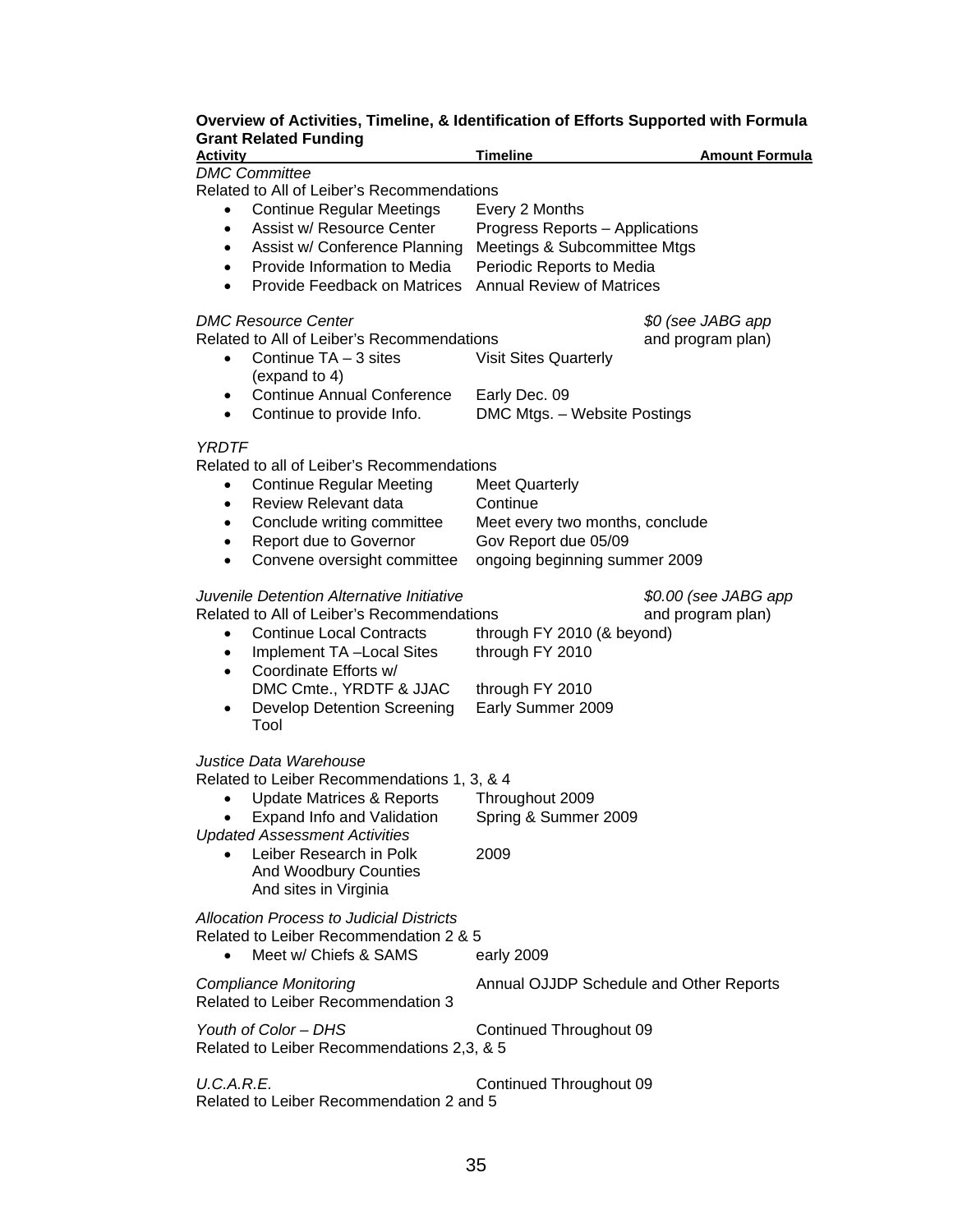## **Local Level Plan**

#### **DMC-Reduction Plans for Sites**

The timeline and identification effort done for the state-level activities is organized in a manner that connects reduction activities to recommendations in Dr. Leiber's updated assessment study. The below local timeline and identification does not specifically connect activities with the Leiber assessment though it should be noted that the overall activities planned are viewed as consistent with the recommendations of the Leiber study.

#### **Black Hawk Plan-DMC Reduction**

#### **DMC-Reduction Plan for Black Hawk County - 2009**

**Overview of Activities, Timeline, & Identification of Efforts Supported with Formula Grant Related Funding** 

| <b>Activity</b>                                                                                      | Timeline                                                                               | <b>Amount Formula</b> |
|------------------------------------------------------------------------------------------------------|----------------------------------------------------------------------------------------|-----------------------|
| Participate in State DMC Committee                                                                   | Every 2 Months                                                                         |                       |
| Continue Implementation of JDAI<br>Assist with development of detention screening tool.<br>$\bullet$ | Throughout 2009                                                                        |                       |
| $\bullet$<br>Develop local JDAI plan.<br>$\bullet$                                                   | Assist with local collection of court referral and detention alternatives information. |                       |
| Continue relevant local committee and subcommittee work.<br>$\bullet$                                |                                                                                        |                       |
| Participate in relevant training and technical assistance.<br>$\bullet$                              |                                                                                        |                       |
| Participate in State DMC Committee                                                                   | Every 2 Months                                                                         |                       |
| Participation in State Conf.                                                                         | December 9-11, 2009                                                                    |                       |

*Participate in Local DMC Committee Local Committee meets monthly* 

*Utilize DMC Res. Cntr. Site visits from Resource Center* 

- Participate in DMC Cmte. meetings
- Assist with analysis of data
- Coordinate efforts with local DMC efforts, Coordinators and Committees
- Assist with fund seeking
- Assist with coordination of TA
- *Collaborate to continue to engage media*

#### **Polk Plan-DMC Reduction**

#### **DMC-Reduction Plan for Polk County - 2009**

#### **Overview of Activities, Timeline, & Identification of Efforts Supported with Formula Grant Related Funding**

| Activitv                           | <b>Timeline</b> | <b>Amount Formula</b> |
|------------------------------------|-----------------|-----------------------|
| Participate in State DMC Committee | Every 2 Months  |                       |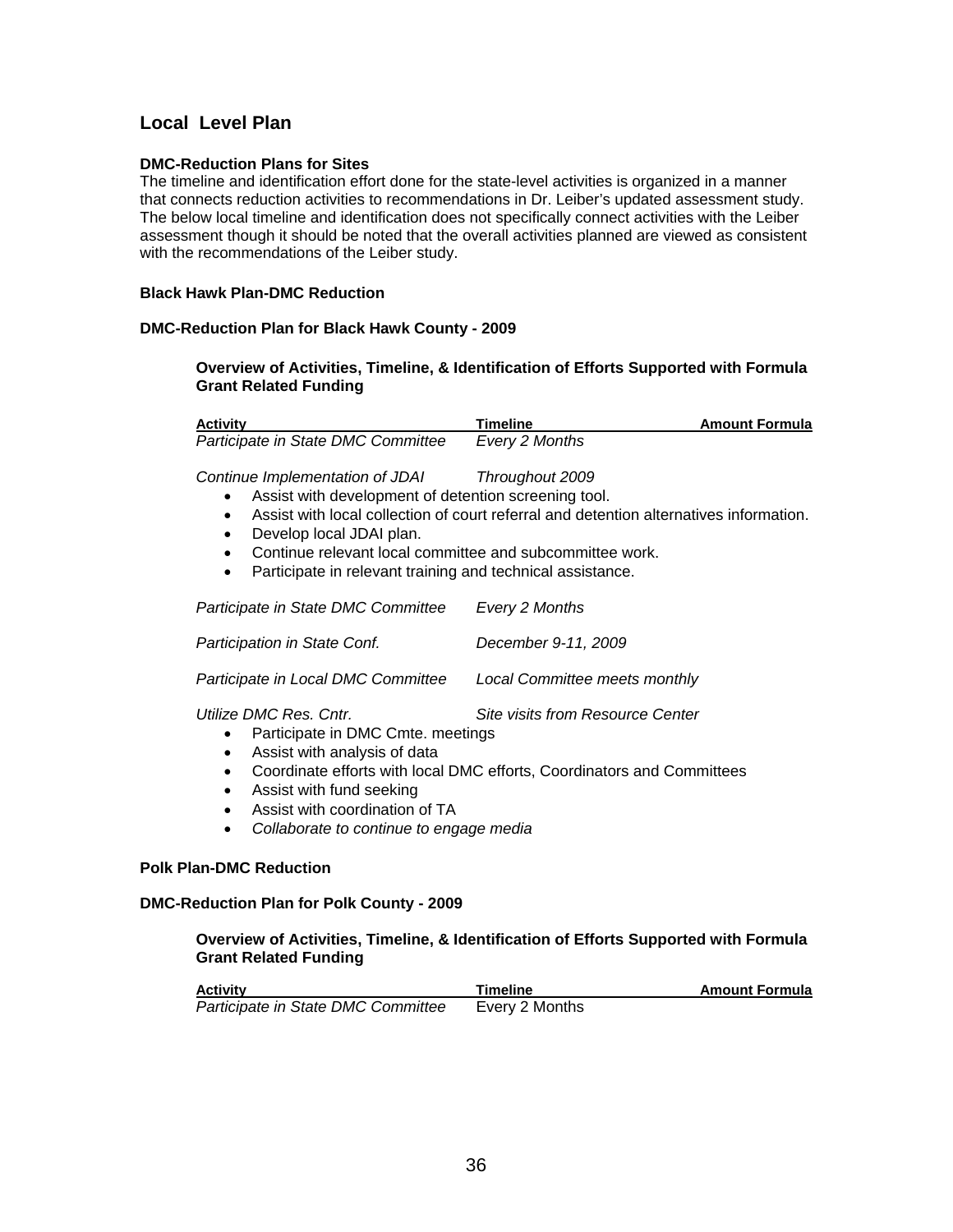**Overview of Activities, Timeline, & Identification of Efforts Supported with Formula Grant Related Funding** (Polk County plan activities – continued)

#### **Activity Amount Formula 19 Timeline Amount Formula Amount Formula**

*\Continue Implementation of JDAI Throughout 2009* 

- Assist with development of detention screening tool.
- Assist with local collection of court referral and detention alternatives information.
- Develop local JDAI plan.
- Continue relevant local committee and subcommittee work.
- Participate in relevant training and technical assistance.

 *Continue Participation in State Conf. December 9-11, 2009* 

*Utilize DMC Res. Cntr. Site visits from DMC Resource Center* 

- Evaluation TA for local entities
- TA on data analysis for local entities (e.g., Detention Center; Courts, Co Atty.,)
- Coordinate with local DMC efforts
- Coordinate with MYFI

#### **Woodbury Plan-DMC Reduction**

#### **DMC-Reduction Plan for Woodbury County - 2009**

#### **Overview of Activities, Timeline, & Identification of Efforts Supported with Formula Grant Related**

| <b>Funding</b><br><b>Activity</b>                                                                                                                                                                                                                                                                                                                         | Timeline                                | <b>Amount Formula</b> |
|-----------------------------------------------------------------------------------------------------------------------------------------------------------------------------------------------------------------------------------------------------------------------------------------------------------------------------------------------------------|-----------------------------------------|-----------------------|
| Participate in State DMC Committee                                                                                                                                                                                                                                                                                                                        | Every 2 Months                          |                       |
| Continue Implementation of JDAI<br>Assist with development of detention screening tool.<br>Assist with local collection of court referral and detention alternatives information.<br>Develop local JDAI plan.<br>٠<br>Continue relevant local committee and subcommittee work.<br>Participate in relevant training and technical assistance.<br>$\bullet$ | Throughout 2009                         |                       |
| Participation in State Conf.                                                                                                                                                                                                                                                                                                                              | December 9-11, 2009                     |                       |
| Participate in RAI Validation Study                                                                                                                                                                                                                                                                                                                       | Throughout 2009                         |                       |
| Coordinate Local DMC Committees                                                                                                                                                                                                                                                                                                                           | local committees meet at least monthly  |                       |
| Utilize DMC Res. Cntr.<br>Assistance with Annual Woodbury Co. Conference<br>$\bullet$<br>Assistance with highlighting achievements of Woodbury Co. at statewide/national<br>$\bullet$<br>conferences<br>Assist with analysis of data<br>$\bullet$<br>Coordinate with DMC Committee and local DMC Coordinator(s)<br>$\bullet$                              | <b>Site visits from Resource Center</b> |                       |

- Provide assistance for DMC Coordinators
- Coordinate with other initiatives (e.g., MYFI, CINCF, Casey, CSSP, Race Matters Consortium)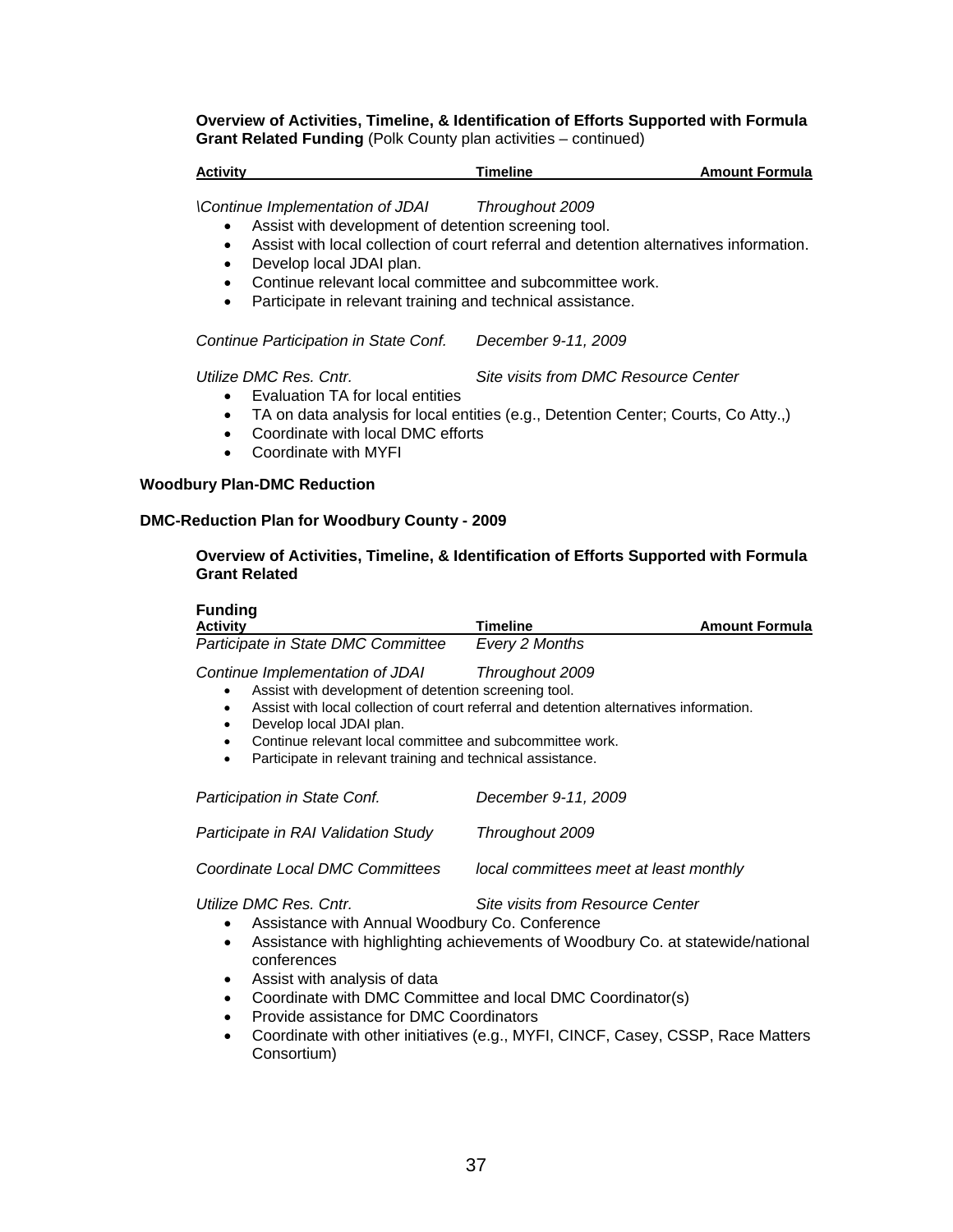Planned Formula Grant-supported activities under "Program Descriptions" section below with amount budgeted and required descriptions of goals, objectives, and performance measures selected to document the output and outcomes of these activities. All DMC related activities are being supported with 09 and previous years unspent JABG funding and Title V funding, previous years unspent formula funding, and funding from the Annie E. Casey Foundation.

# **Phase IV: Evaluation**

The state maintains a justice data warehouse populated with data from ICIS and other sources. These systems represent a rich source of data available for evaluation and monitoring purposes as interventions planned reach full implementation. Each detention center also collects data on holds and those involved as JDAI sites. The SPA will be putting together a process for the collection of RAI data as well as data from the local detention alternatives. The analysis of that information will serve as a major evaluation component for Iowa's overall DMC strategy. In conjunction with JDAI each site also participates in evaluation and performance measures reporting through the DMC Resource Center. To date the primary source of evaluation information has been the DMC matrices and technically.

Iowa has utilized a DMC Resource Center to provide information and education, training, technical assistance and capacity for research and evaluation. The assessment studies conducted separately by Leiber, Feyerherm and Richardson could be considered evaluation and monitoring studies; however, their use has been primarily relegated to the assessment phase. The findings of these more formal studies are summarized about in Phase I: Assessment.

# **Phase V: Monitoring**

While identification is an examination of data at a point in time, monitoring is an ongoing process that feeds back to the Identification Phase. At the statewide level and for the selected local sites CJJP and the DMC Resource Center have monitored changes in DMC trends using the RRI and a variety of other trend analyses (described above). There has been progress in reducing DMC at decision points over the past 2-7 years, most notably the past two years at the decision point of lowering the numbers and disproportionality in detention. Further study is needed to determine factors which could be considered causal in the sequence of events leading to the reduction. In addition to the existing data systems (described above) and the use of the RRI, the development of the JDAI in Iowa provides the state and DMC Resource Center with an opportunity for working with the sites to organize data collection and reporting systems which will allow for monitoring and cross site comparisons of changes in detention, other decision points, and DMC. The "Quick Launch" occurred in November of 2008 with an initial consultation on RAI January 29, 2009. Data groups are forming in conjunction with the JDAI implementation and those data will provide information for monitoring in each of the sites and comparison with other sites through the JDW/ICIS data. The Division of Criminal and Juvenile Justice Planning and the DMC Coordinator (part-time) will monitor these activities.

Two recent initiatives in Iowa are currently developing the plans for current and future monitoring activities: JDAI and YRDTF. The JDAI timeline currently adopted for monitoring conforms largely to the JDAI Quick Launch format. Initial assessment was conducted at the state and local site level on utilization and site technology capacity and planning for evaluation and monitoring is underway in each of the sites. Each site reports quarterly through the DMC Resource Center and each site also reports directly to CJJP and Casey as JDAI sites. An initial assessment has already been conducted which was fundamentally a capacity statement with regard to the collection and use of data in sites and at the state level. It also informed planning and monitoring of ongoing progress with the use of data for the JDAI.

A parallel process is occurring with respect to the Governor's YRDTF. It includes the development of a monitoring function to be performed by a workgroup recommended by the YRDTF. Findings and recommendations are due out in May 2009 and the recommendation for